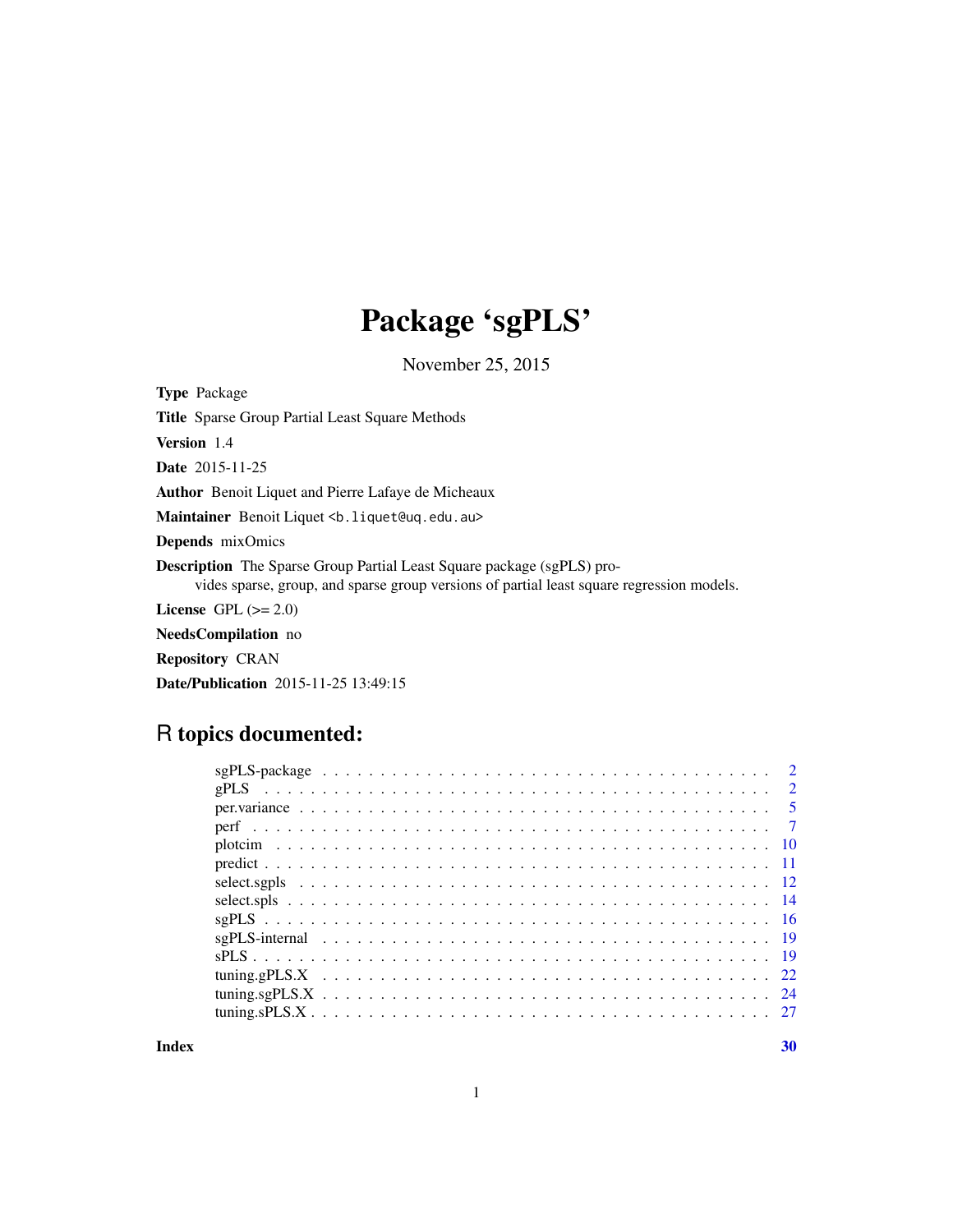#### Description

The sgPLS package provides sparse, group and sparse group version for PLS approaches. The main functions are: [sPLS](#page-18-1) for sparse PLS, [gPLS](#page-1-1) for group PLS and [sgPLS](#page-15-1) for sparse group PLS.

#### Details

| Package:  | sgPLS           |
|-----------|-----------------|
| Type:     | Package         |
| Version:  | 1.0             |
| Date:     | 2015-02-09      |
| License:  | $GPL$ $(>=2.0)$ |
| LazyLoad: | yes             |

#### Author(s)

Benoit Liquet <b.liquet@uq.edu.au>, Pierre Lafaye de Micheaux

#### References

Liquet Benoit, Lafaye de Micheaux Pierre, Hejblum Boris, Thiebaut Rodolphe. A group and Sparse Group Partial Least Square approach applied in Genomics context. *Submitted*.

#### See Also

[sgPLS](#page-15-1), [gPLS](#page-1-1)

<span id="page-1-1"></span>gPLS *Group Partial Least Squares (gPLS)*

## Description

Function to perform group Partial Least Squares (gPLS) in the context of two datasets which are both divided into groups of variables. The gPLS approach aims to select only a few groups of variables from one dataset which are linearly related to a few groups of variables of the second dataset.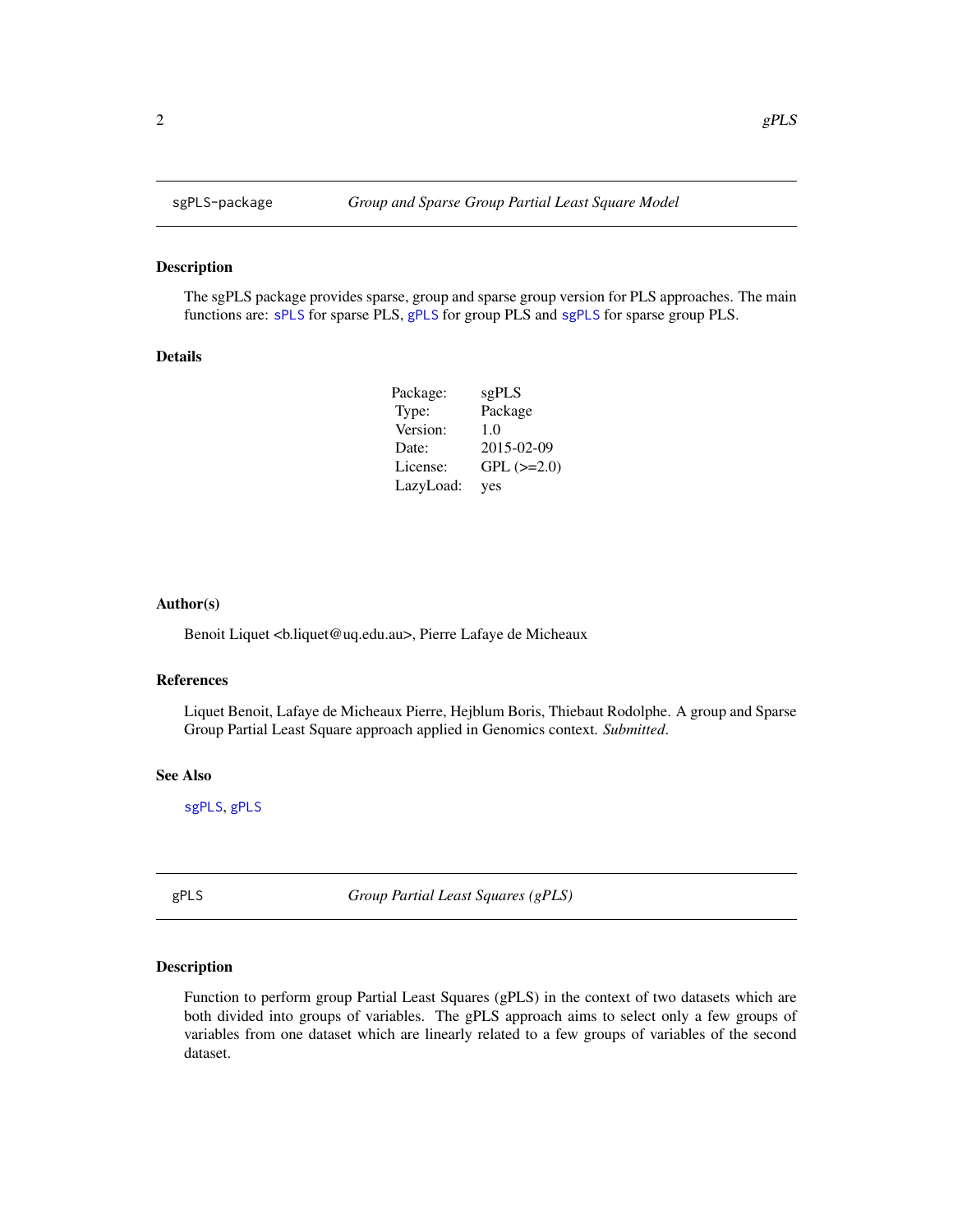#### $gPLS$  3

## Usage

```
gPLS(X, Y, ncomp, mode = "regression",
     max.iter = 500, tol = 1e-06, keepX,
     keepY = NULL, ind.block.x, ind.block.y = NULL)
```
## Arguments

| X           | numeric matrix of predictors.                                                                                                        |
|-------------|--------------------------------------------------------------------------------------------------------------------------------------|
| Y           | numeric vector or matrix of responses (for multi-response models).                                                                   |
| ncomp       | the number of components to include in the model (see Details).                                                                      |
| mode        | character string. What type of algorithm to use, (partially) matching one of<br>"regression" or "canonical". See Details.            |
| max.iter    | integer, the maximum number of iterations.                                                                                           |
| tol         | a positive real, the tolerance used in the iterative algorithm.                                                                      |
| keepX       | numeric vector of length ncomp, the number of variables to keep in $X$ -loadings.<br>By default all variables are kept in the model. |
| keepY       | numeric vector of length ncomp, the number of variables to keep in $Y$ -loadings.<br>By default all variables are kept in the model. |
| ind.block.x | a vector of integers describing the grouping of the $X$ -variables. (see an example<br>in Details section)                           |
| ind.block.y | a vector of consecutive integers describing the grouping of the Y-variables (see<br>an example in Details section)                   |

#### Details

gPLS function fits gPLS models with 1, ..., ncomp components. Multi-response models are fully supported.

The type of algorithm to use is specified with the mode argument. Two gPLS algorithms are available: gPLS regression ("regression") and gPLS canonical analysis ("canonical") (see References).

ind.block.x  $\leq$  c(3,10,15) means that X is structured into 4 groups: X1 to X3; X4 to X10, X11 to X15 and X16 to  $Xp$  where p is the number of variables in the X matrix.

#### Value

gPLS returns an object of class "gPLS", a list that contains the following components:

| Χ     | the centered and standardized original predictor matrix.          |
|-------|-------------------------------------------------------------------|
| γ     | the centered and standardized original response vector or matrix. |
| ncomp | the number of components included in the model.                   |
| mode  | the algorithm used to fit the model.                              |
| keepX | number of $X$ variables kept in the model on each component.      |
| keepY | number of $Y$ variables kept in the model on each component.      |
|       |                                                                   |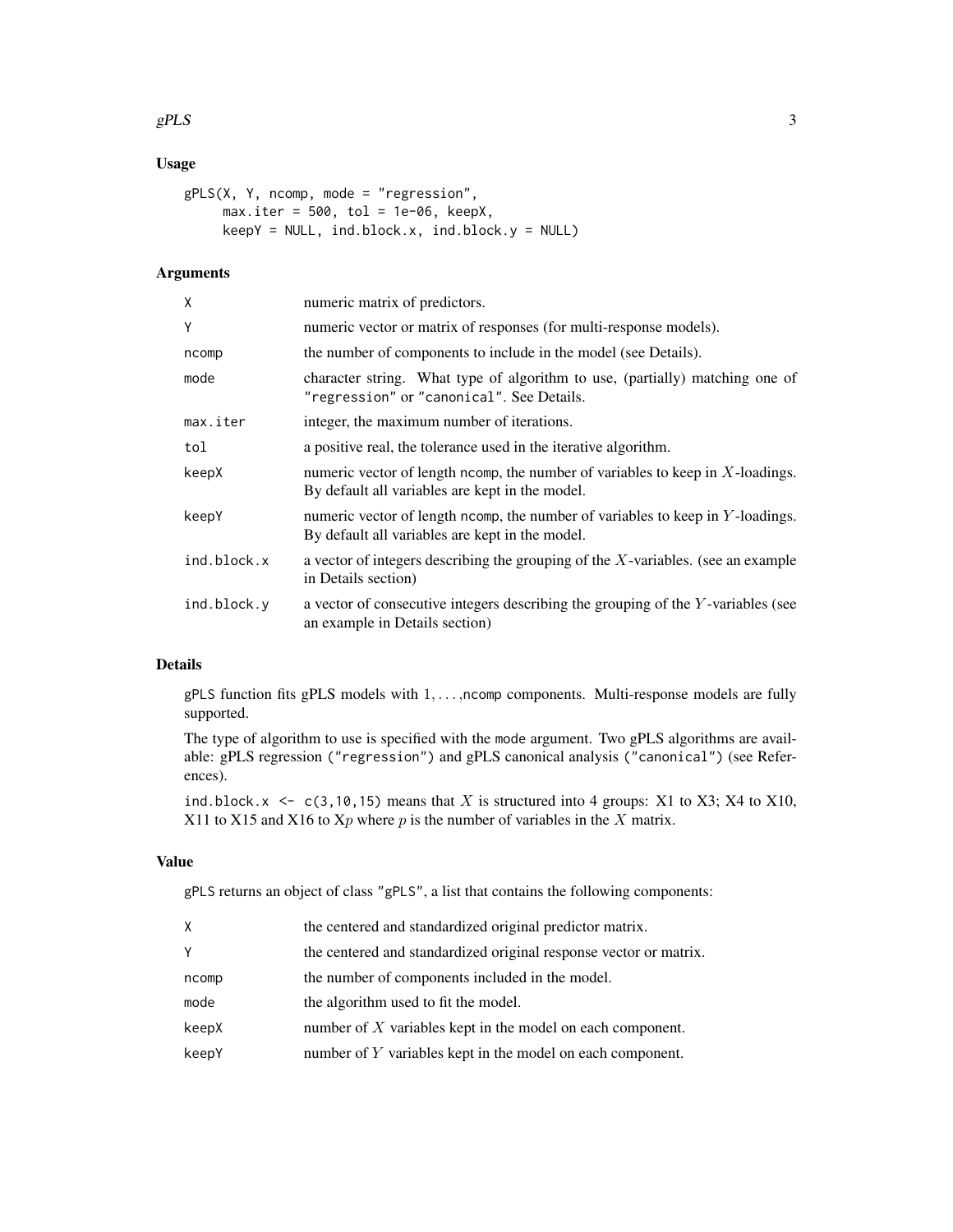<span id="page-3-0"></span>

| mat.c       | matrix of coefficients to be used internally by predict.                       |
|-------------|--------------------------------------------------------------------------------|
| variates    | list containing the variates.                                                  |
| loadings    | list containing the estimated loadings for the $X$ and $Y$ variates.           |
| names       | list containing the names to be used for individuals and variables.            |
| tol         | the tolerance used in the iterative algorithm, used for subsequent S3 methods. |
| max.iter    | the maximum number of iterations, used for subsequent S3 methods.              |
| iter        | vector containing the number of iterations for convergence in each component.  |
| ind.block.x | a vector of integers describing the grouping of the X variables.               |
| ind.block.y | a vector of consecutive integers describing the grouping of the Y variables.   |

#### Author(s)

Benoit Liquet and Pierre Lafaye de Micheaux.

## References

Liquet Benoit, Lafaye de Micheaux Pierre , Hejblum Boris, Thiebaut Rodolphe. A group and Sparse Group Partial Least Square approach applied in Genomics context. *Submitted*.

L\^e Cao, K.-A., Martin, P.G.P., Robert-Grani\'e, C. and Besse, P. (2009). Sparse canonical methods for biological data integration: application to a cross-platform study. *BMC Bioinformatics* 10:34.

L\^e Cao, K.-A., Rossouw, D., Robert-Grani\'e, C. and Besse, P. (2008). A sparse PLS for variable selection when integrating Omics data. *Statistical Applications in Genetics and Molecular Biology* 7, article 35.

Shen, H. and Huang, J. Z. (2008). Sparse principal component analysis via regularized low rank matrix approximation. *Journal of Multivariate Analysis* 99, 1015-1034.

Tenenhaus, M. (1998). *La r\'egression PLS: th\'eorie et pratique*. Paris: Editions Technic.

Wold H. (1966). Estimation of principal components and related models by iterative least squares. In: Krishnaiah, P. R. (editors), *Multivariate Analysis*. Academic Press, N.Y., 391-420.

#### See Also

[sPLS](#page-18-1), [sgPLS](#page-15-1), [predict](#page-10-1), [perf](#page-6-1), [cim](#page-0-0) and functions from mixOmics package: summary, plotIndiv, plotVar, plot3dIndiv, plot3dVar.

```
## Not run:
## Simulation of datasets X and Y with group variables
n < -100sigma.gamma <- 1
sigma.e <- 1.5
p <- 400
q \le -500theta.x1 <- c(rep(1, 15), rep(0, 5), rep(-1, 15), rep(0, 5), rep(1.5,15),
              rep(0, 5), rep(-1.5, 15), rep(0, 325))
theta.x2 <- c(rep(0, 320), rep(1, 15), rep(0, 5), rep(-1, 15), rep(0, 5),
```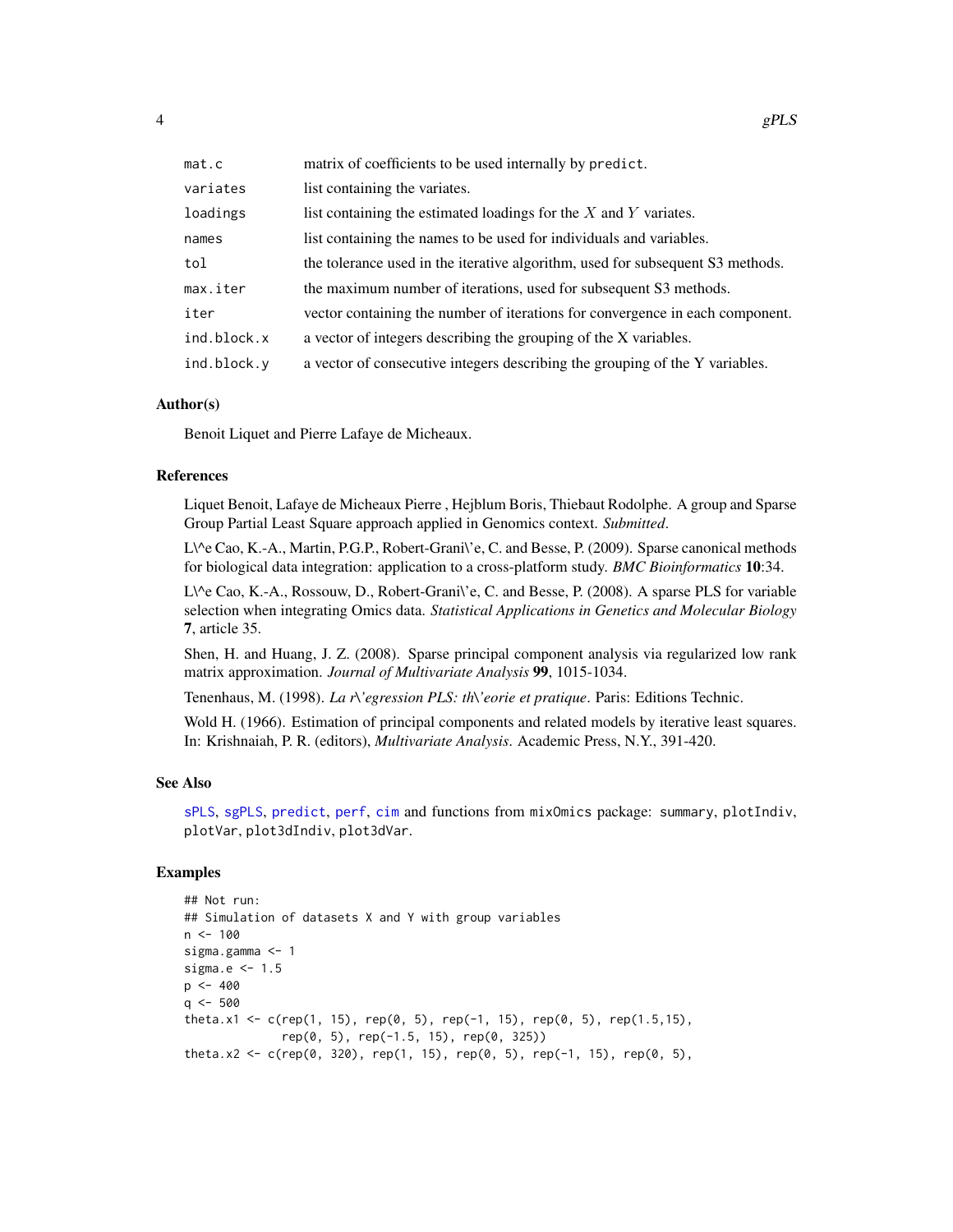```
rep(1.5, 15), rep(0, 5), rep(-1.5, 15), rep(0, 5))
theta.y1 <- c(rep(1, 15), rep(0, 5), rep(-1, 15), rep(0, 5), rep(1.5, 15),
              rep(0, 5), rep(-1.5, 15), rep(0, 425))
theta.y2 <- c(rep(0, 420), rep(1, 15), rep(0, 5), rep(-1, 15), rep(0, 5),
              rep(1.5, 15), rep(0, 5), rep(-1.5, 15), rep(0, 5))
Sigmax \leq matrix(0, nrow = p, ncol = p)
diag(Sigmax) <- sigma.e ^ 2
Sigmay \leq matrix(0, nrow = q, ncol = q)
diag(Sigmay) <- sigma.e ^ 2
set.seed(125)
gam1 <- rnorm(n)
gam2 <- rnorm(n)
X \leq - matrix(c(gam1, gam2), ncol = 2, byrow = FALSE) %*% matrix(c(theta.x1, theta.x2),
     nrow = 2, byrow = TRUE) + rmvnorm(n, mean = rep(0, p), sigma =
     Sigmax, method = "svd")
Y \leq - matrix(c(gam1, gam2), ncol = 2, byrow = FALSE) %*% matrix(c(theta.y1, theta.y2),
     nrow = 2, byrow = TRUE) + rmvnorm(n, mean = rep(0, q), sigma =
     Sigmay, method = "svd")
ind.block.x <- seq(20, 380, 20)
ind.block.y <- seq(20, 480, 20)
##
#### gPLS model
model.gPLS <- gPLS(X, Y, ncomp = 2, mode = "regression", keepX = c(4, 4),keepY = c(4, 4), ind.block.x = ind.block.x , ind.block.y = ind.block.y)
result.gPLS <- select.sgpls(model.gPLS)
result.gPLS$group.size.X
result.gPLS$group.size.Y
## End(Not run)
```
per.variance *Percentage of variance of the* Y *matrix explained by the score-vectors obtained by PLS approaches*

#### Description

The per. variance function computes the percentage of variance of the  $Y$  matrix explained by the score-vectors obtained by PLS approaches (sPLS, gPLS or sgPLS) in a regression mode.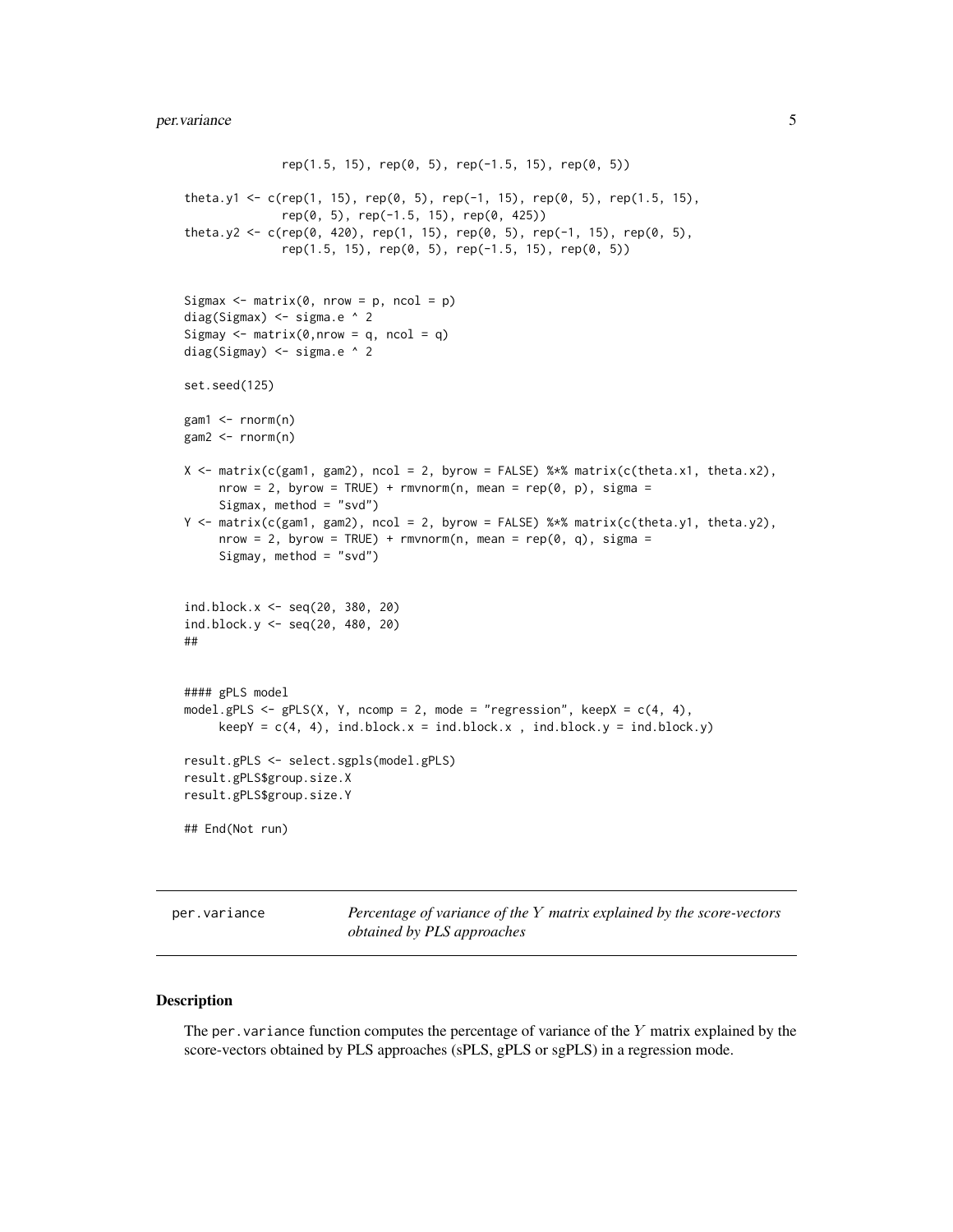#### Usage

per.variance(object)

#### Arguments

| object | object of class inheriting from "sPLS", "gPLS", or "sgPLS". The function will |
|--------|-------------------------------------------------------------------------------|
|        | retrieve some key parameters stored in that object.                           |

## Value

per.variance produces a list with the following components:

| perX     | Percentage of variance of the Y matrix explained by each score-vectors.       |
|----------|-------------------------------------------------------------------------------|
| cum.perX | The cumulative of the percentage of variance of the Y matrix explained by the |
|          | score-vectors.                                                                |

## Author(s)

Benoit Liquet, <b.liquet@uq.edu.au>, Pierre Lafaye de Micheaux <lafaye@dms.umontreal.ca>

```
## Not run:
## Simulation of datasets X and Y with group variables
n < -100sigma.gamma <- 1
sigma.e <-1.5p \le -400q \le -500theta.x1 <- c(rep(1, 15), rep(0, 5), rep(-1, 15), rep(0, 5), rep(1.5, 15),
              rep(0, 5), rep(-1.5, 15), rep(0, 325))
theta.x2 <- c(rep(0, 320), rep(1, 15), rep(0, 5), rep(-1, 15), rep(0, 5),
              rep(1.5, 15), rep(0, 5), rep(-1.5, 15), rep(0, 5))
theta.y1 <- c(rep(1, 15), rep(0, 5), rep(-1, 15), rep(0, 5), rep(1.5, 15),
              rep(0, 5), rep(-1.5, 15), rep(0, 425))
theta.y2 <- c(rep(0, 420), rep(1, 15), rep(0, 5), rep(-1, 15), rep(0, 5),
              rep(1.5, 15), rep(0, 5), rep(-1.5, 15), rep(0, 5))
Sigmax \leq matrix(0, nrow = p, ncol = p)
diag(Sigmax) <- sigma.e ^ 2
Sigmay \leq matrix(0, nrow = q, ncol = q)
diag(Sigmay) <- sigma.e ^ 2
set.seed(125)
gam1 < - rnorm(n)gam2 < - rnorm(n)X \leq - matrix(c(gam1, gam2), ncol = 2, byrow = FALSE) %*% matrix(c(theta.x1, theta.x2),
```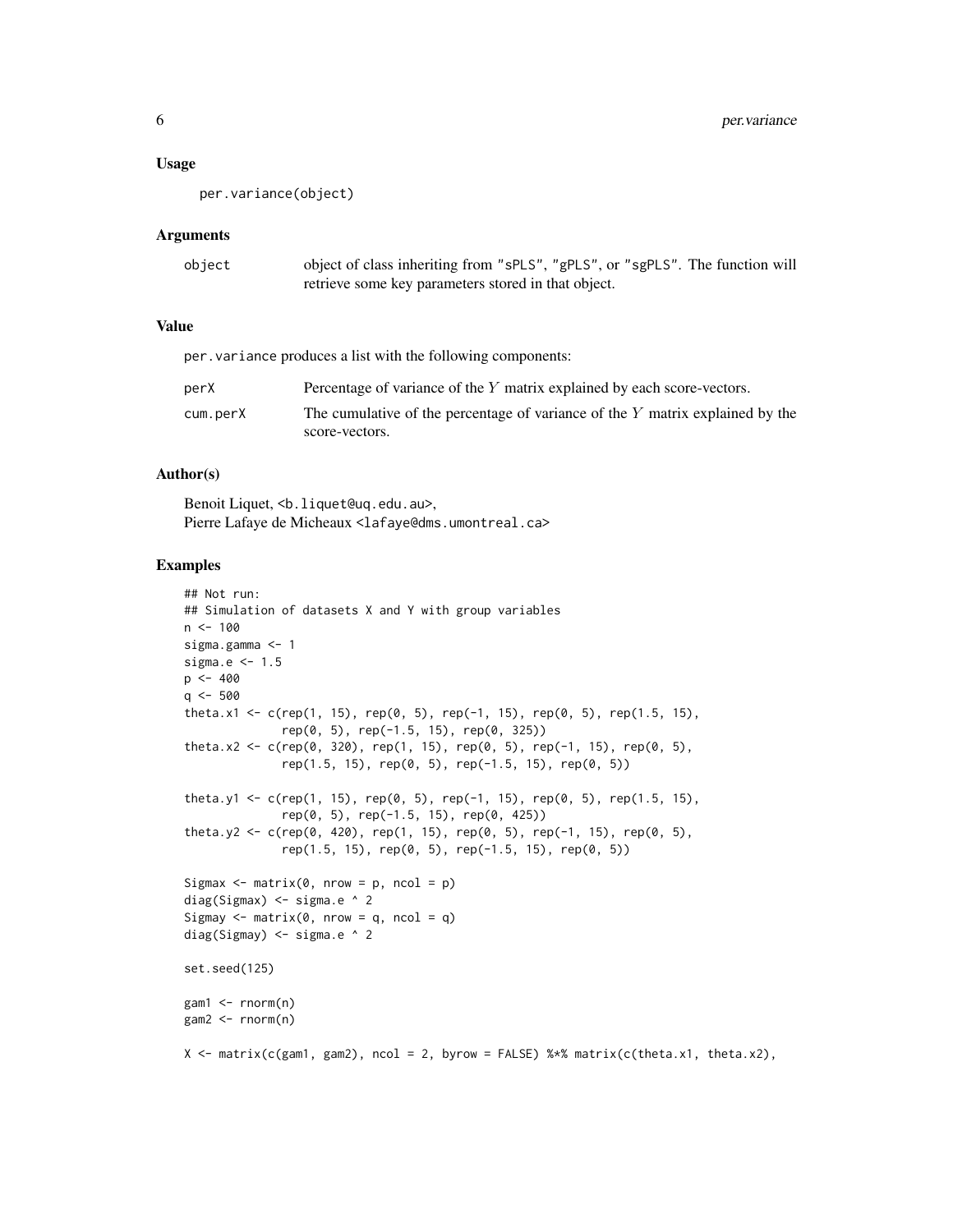```
nrow = 2, byrow = TRUE) + rmvnorm(n, mean = rep(0, p), sigma =
     Sigmax, method = "svd")
Y <- matrix(c(gam1, gam2), ncol = 2, byrow = FALSE) %*% matrix(c(theta.y1, theta.y2),
     nrow = 2, byrow = TRUE) + rmvnorm(n, mean = rep(0, q), sigma =
     Sigmay, method = "svd")
ind.block.x <- seq(20, 380, 20)
ind.block.y <- seq(20, 480, 20)
#### gPLS model
model.sgPLS <- sgPLS(X, Y, ncomp = 2, mode = "regression", keepX = c(4, 4),
                   keepY = c(4, 4), ind block.x = ind block.x,ind.block.y = ind.block.y,
                   alpha.x = c(0.5, 0.5), alpha.y = c(0.5, 0.5))
result.sgPLS <- select.sgpls(model.sgPLS)
result.sgPLS$group.size.X
result.sgPLS$group.size.Y
#### gPLS model
model.gPLS <- gPLS(X, Y, ncomp = 2, mode = "regression", keepX = c(4, 4),keepY = c(4, 4), ind-block.x = ind-block.x , ind-block.y = ind-block.y)result.gPLS <- select.sgpls(model.gPLS)
result.gPLS$group.size.X
result.gPLS$group.size.Y
per.variance(model.gPLS)
per.variance(model.sgPLS)
## End(Not run)
```
<span id="page-6-1"></span>perf *Compute evaluation criteria for PLS, sPLS, PLS-DA and sPLS-DA*

#### **Description**

Function to evaluate the performance of the fitted sparse PLS, group PLS and sparse group PLS models using various criteria.

## Usage

```
## S3 method for class 'sPLS'
perf(object,
          criterion = c("all", "MSEP", "R2", "Q2"),
          validation = c("Mfold", "loo"),
          folds = 10, progressBar = TRUE, setseed = 1,...)
```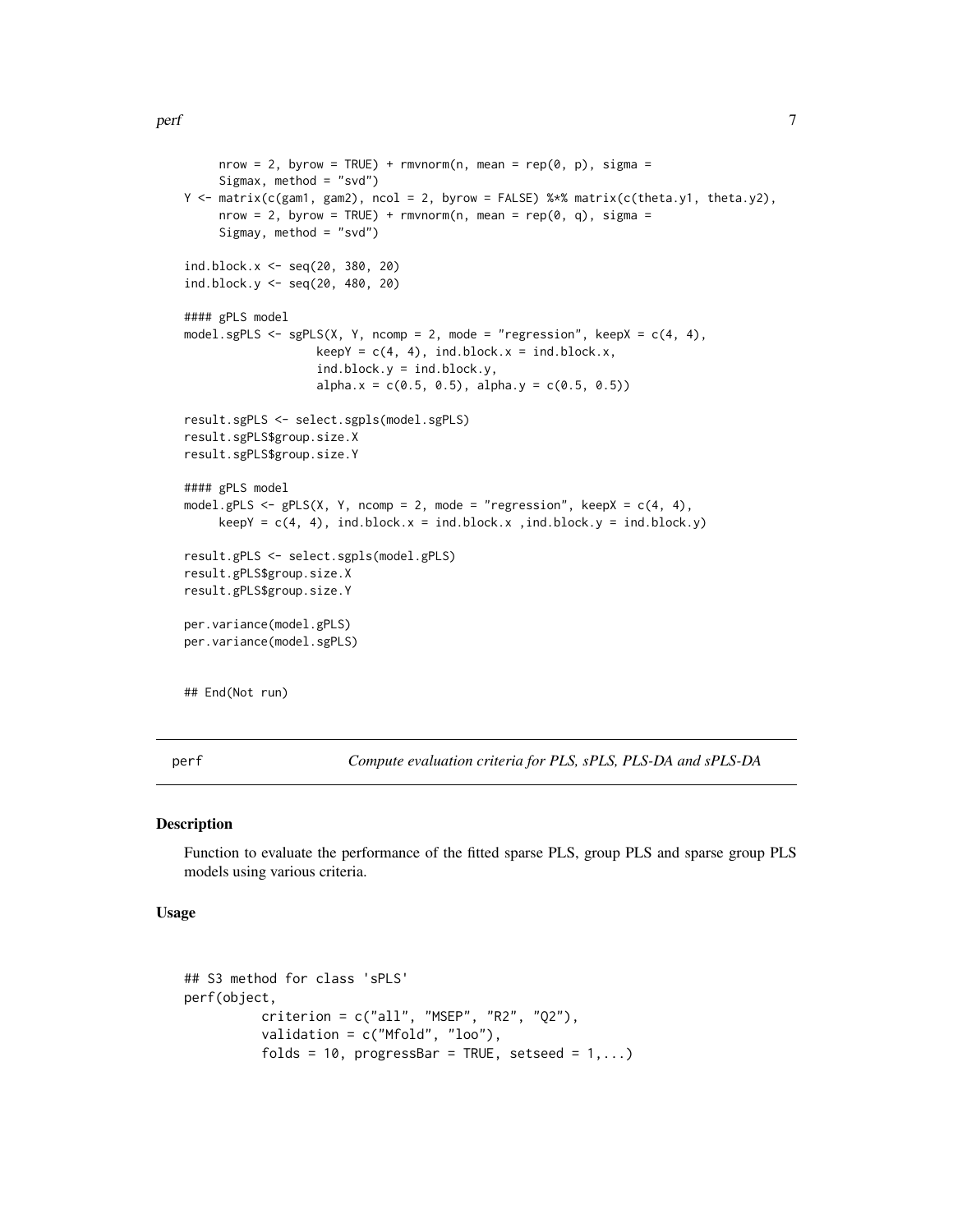```
## S3 method for class 'gPLS'
perf(object,
          criterion = c("all", "MSEP", "R2", "Q2"),validation = c("Mfold", "loo"),
          folds = 10, progressBar = TRUE, setseed = 1, \dots)
## S3 method for class 'sgPLS'
perf(object,
          criterion = c("all", "MSEP", "R2", "Q2"),
          validation = c("Mfold", "loo"),
          folds = 10, progressBar = TRUE, setseed = 1, \dots)
```
#### Arguments

| object      | Object of class inheriting from "sPLS", "gPLS", or "sgPLS". The function will<br>retrieve some key parameters stored in that object. |
|-------------|--------------------------------------------------------------------------------------------------------------------------------------|
| criterion   | The criteria measures to be calculated (see Details). Can be set to either "all",<br>"MSEP", "R2", "Q2". By default set to "all".    |
| validation  | Character. What kind of (internal) validation to use, matching one of "Mfold"<br>or "loo" (see below). Default is "Mfold".           |
| folds       | The folds in the Mfold cross-validation. See Details.                                                                                |
| progressBar | By default set to TRUE to output the progress bar of the computation.                                                                |
| setseed     | Integer value to specify the random generator state.                                                                                 |
| $\cdots$    | Not used at the moment.                                                                                                              |

## Details

The method perf has been created by Sebastien Dejean, Ignacio Gonzalez, Amrit Singh and Kim-Anh Le Cao for pls and spls models performed by mixOmics package. Similar code has been adapted for sPLS, gPLS and sgPLS in the package sgPLS.

perf estimates the mean squared error of prediction (MSEP),  $R^2$ , and  $Q^2$  to assess the predictive performance of the model using M-fold or leave-one-out cross-validation. Note that only the classic, regression and invariant modes can be applied.

If validation = "Mfold", M-fold cross-validation is performed. How many folds to generate is selected by specifying the number of folds in folds. The folds also can be supplied as a list of vectors containing the indexes defining each fold as produced by split. If validation = "loo", leave-one-out cross-validation is performed.

Note that the perf function will retrieve the keepX and keepY inputs from the previously run object. The sPLS, gPLS or sgPLS functions will be run again on several and different subsets of data (the cross-folds) and certainly on different subset of selected features. For sPLS, the MSEP,  $R^2$ , and  $Q^2$ criteria are averaged across all folds. A feature stability measure is output for the user to assess how often the variables are selected across all folds.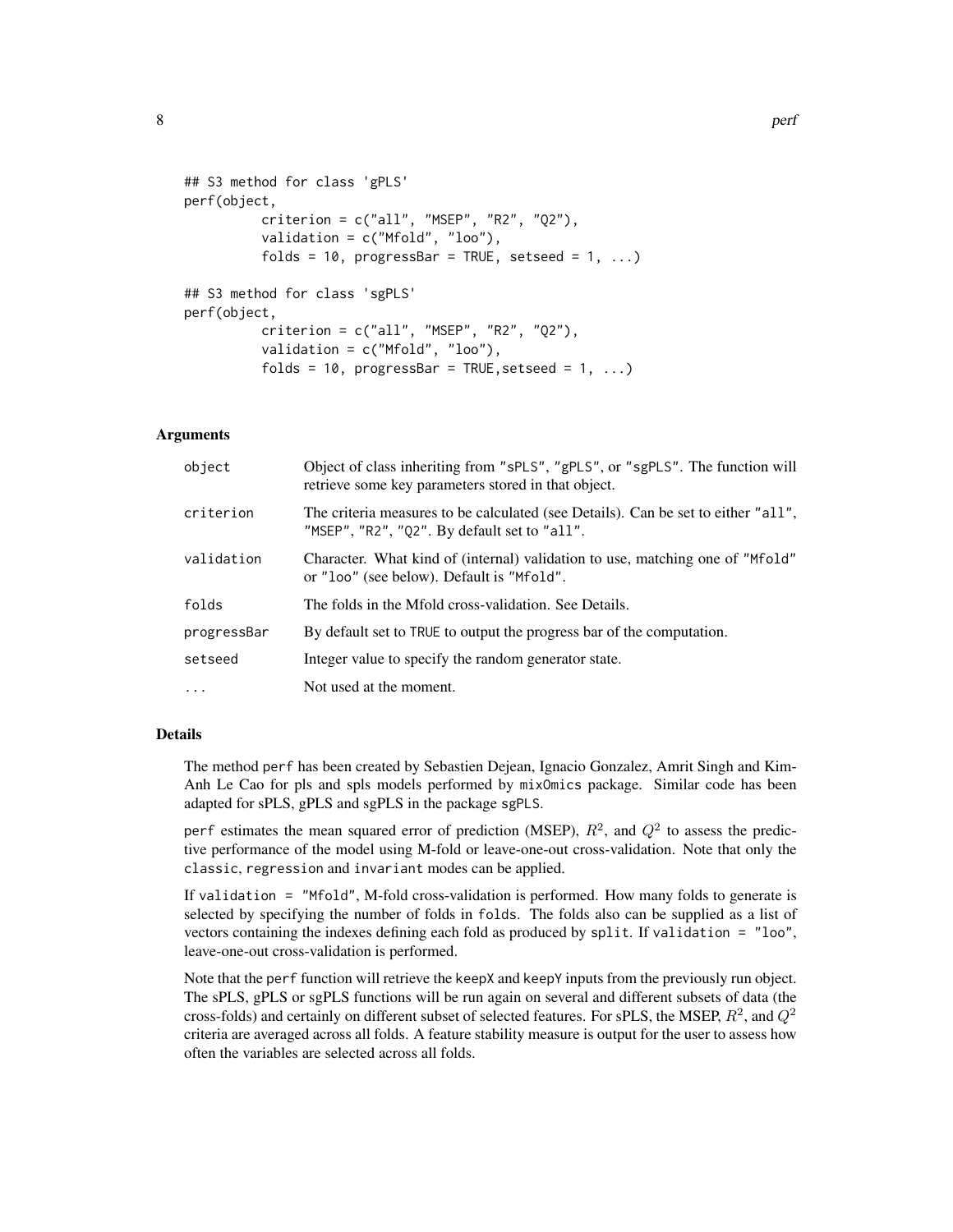## <span id="page-8-0"></span>Value

perf produces a list with the following components:

| <b>MSEP</b>    | Mean Square Error Prediction for each Y variable, only applies to object inher-<br>ited from "sPLS", "gPLS" and "sgPLS".                                                                                                                                                                                    |
|----------------|-------------------------------------------------------------------------------------------------------------------------------------------------------------------------------------------------------------------------------------------------------------------------------------------------------------|
| R <sub>2</sub> | a matrix of $R^2$ values of the Y-variables for models with $1, \ldots$ , noomp compo-<br>nents, only applies to object inherited from "sPLS", "gPLS" and "sgPLS".                                                                                                                                          |
| 02             | if Y contains one variable, a vector of $Q^2$ values else a list with a matrix of $Q^2$<br>values for each Y-variable. Note that in the specific case of an sPLS model, it<br>is better to have a look at the Q2.total criterion, only applies to object inherited<br>from from "sPLS", "gPLS" and "sgPLS". |
| 02.total       | a vector of $Q^2$ -total values for models with $1, \ldots$ , ncomp components, only ap-<br>plies to object inherited from from "sPLS", "gPLS" and "sgPLS".                                                                                                                                                 |
| features       | a list of features selected across the folds (\$stable.X and \$stable.Y) or on<br>the whole data set (\$final) for the keepX and keepY parameters from the input<br>object.                                                                                                                                 |

## Author(s)

Benoit Liquet and Pierre Lafaye de Micheaux

#### References

Tenenhaus, M. (1998). *La r\'egression PLS: th\'eorie et pratique*. Paris: Editions Technic.

Le Cao, K.-A., Rossouw, D., Robert-Grani\'e, C. and Besse, P. (2008). A sparse PLS for variable selection when integrating Omics data. *Statistical Applications in Genetics and Molecular Biology* 7, article 35.

Mevik, B.-H., Cederkvist, H. R. (2004). Mean Squared Error of Prediction (MSEP) Estimates for Principal Component Regression (PCR) and Partial Least Squares Regression (PLSR). *Journal of Chemometrics* 18(9), 422-429.

#### See Also

[predict](#page-10-1), plot.perf (from package mixOmics)

## Examples

## validation for objects of class 'sPLS' (regression) ## Example from mixOmics package # ---------------------------------------- ## Not run: data(liver.toxicity) X <- liver.toxicity\$gene Y <- liver.toxicity\$clinic

## validation for objects of class 'spls' (regression) # ----------------------------------------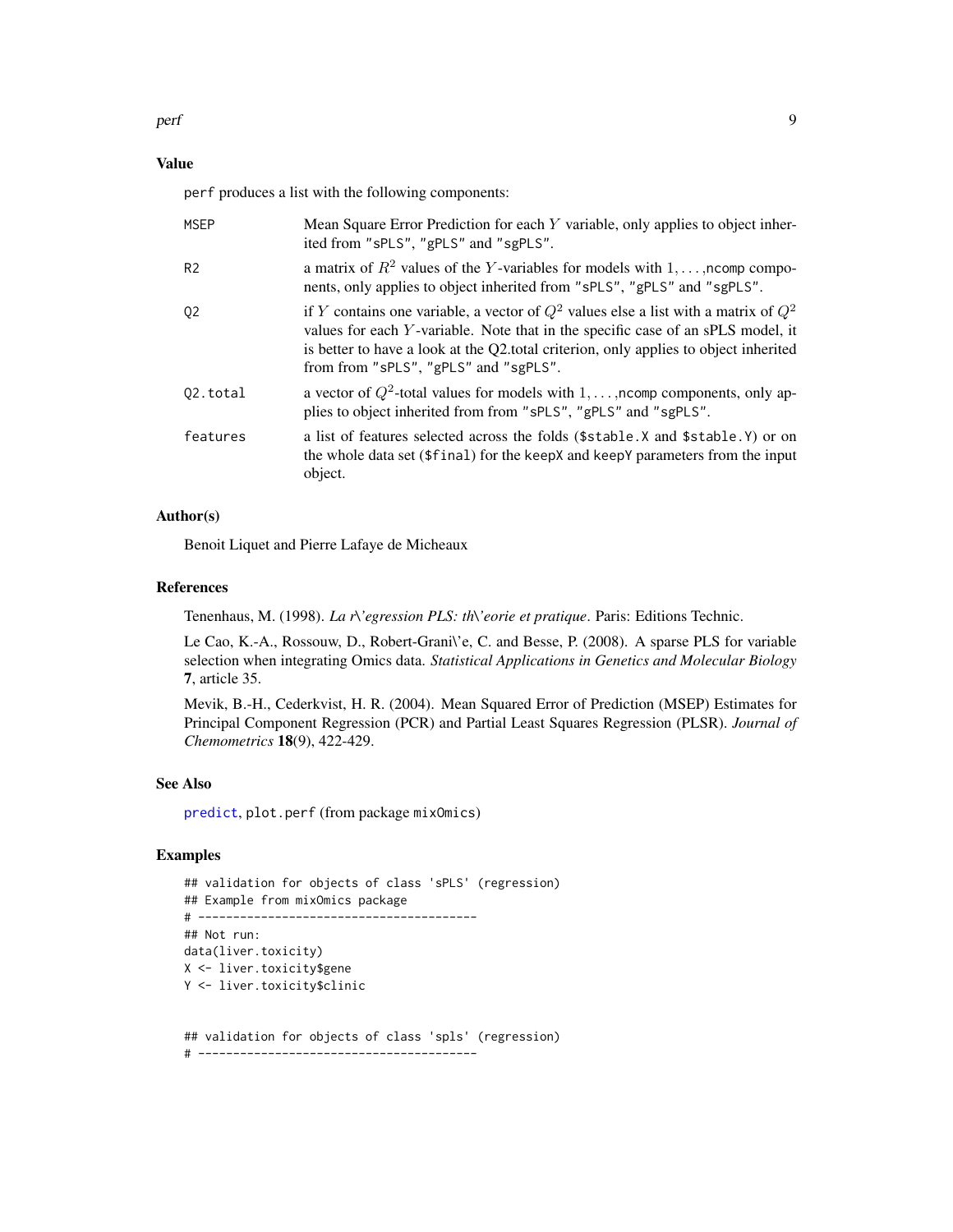```
ncomp < -7# first, learn the model on the whole data set
model.spls <- sPLS(X, Y, ncomp = ncomp, mode = 'regression',
keepX = c(rep(5, ncomp)), keepY = c(rep(2, ncomp)))# with leave-one-out cross validation
set.seed(45)
model.spls.loo.val <- perf(model.spls, validation = "loo")
#Q2 total
model.spls.loo.val$Q2.total
# R2:we can see how the performance degrades when ncomp increases
# results are similar to 5-fold
model.spls.loo.val$R2
## End(Not run)
```
plotcim *Plots a cluster image mapping of correlations between outcomes and all predictors*

#### Description

The plotcim function plots a cluster image mapping of correlations between outcomes and all the predictors.

#### Usage

```
plotcim(matX, matY, cexCol = 0.5, cexRow = 1)
```
#### Arguments

| matX | data frame corresponding to the predictors.                                                    |
|------|------------------------------------------------------------------------------------------------|
| matY | data frame corresponding to the outcomes.                                                      |
|      | cexRow, cexCol positive numbers, used as cex. axis in for the row or column axis labeling. The |
|      | defaults currently only use number of rows or columns, respectively.                           |

## Details

To be used with a small number of predictors (<1,000).

## Author(s)

Benoit Liquet, <b.liquet@uq.edu.au>, Pierre Lafaye de Micheaux <lafaye@dms.umontreal.ca>

<span id="page-9-0"></span>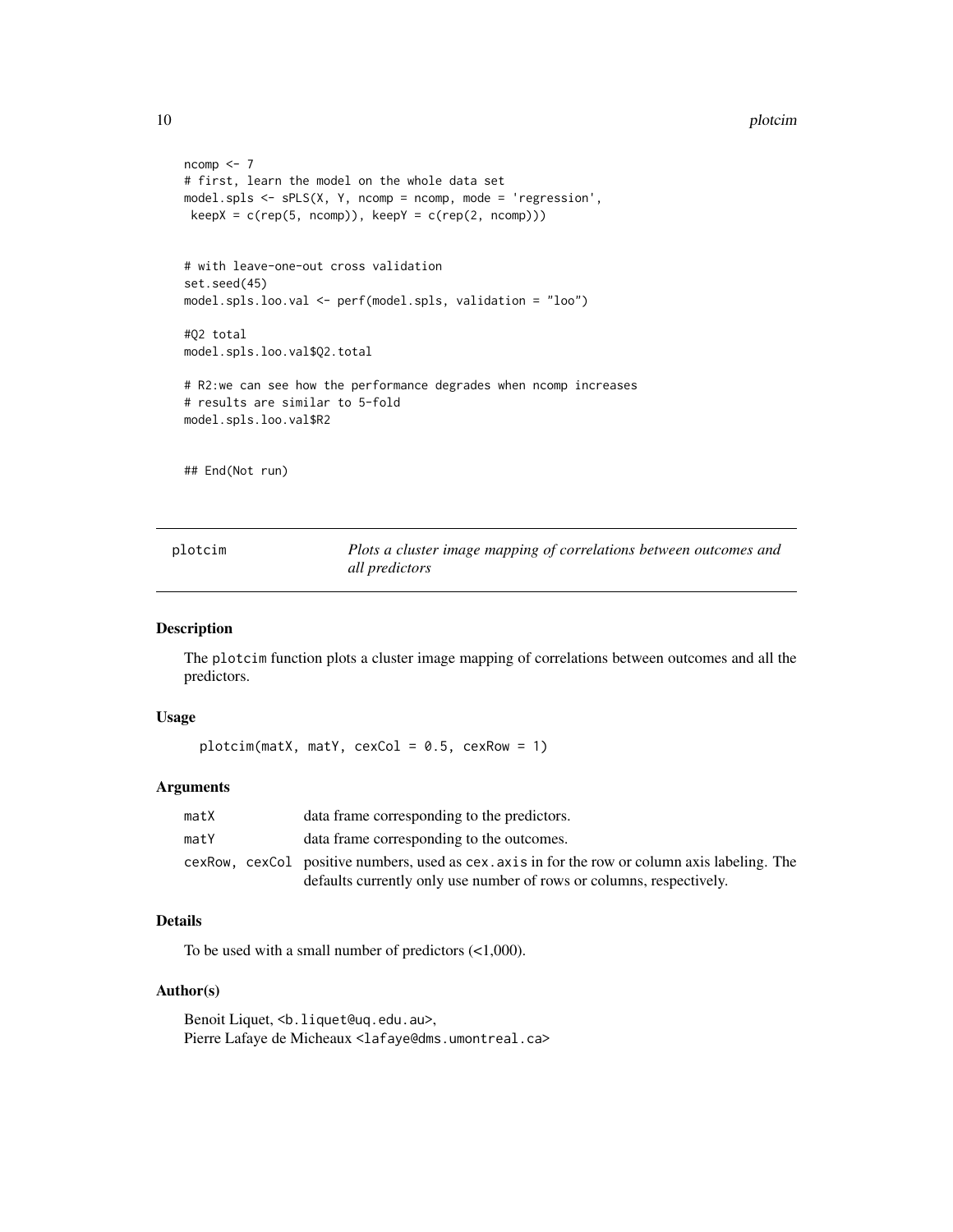<span id="page-10-1"></span><span id="page-10-0"></span>

#### **Description**

Predicted values based on sparse PLS, group PLS, sparse group PLS models. New responses and variates are predicted using a fitted model and a new matrix of observations.

#### Usage

```
## S3 method for class 'sPLS'
predict(object, newdata, ...)
## S3 method for class 'gPLS'
predict(object, newdata, ...)
## S3 method for class 'sgPLS'
predict(object, newdata, ...)
```
#### Arguments

| object   | object of class inheriting from "sPLS", "gPLS" or "sgPLS".                                 |
|----------|--------------------------------------------------------------------------------------------|
| newdata  | data matrix in which to look for for explanatory variables to be used for predic-<br>tion. |
| $\cdots$ | not used currently.                                                                        |

## Details

The predict function for pls and spls object has been created by Sebastien Dejean, Ignacio Gonzalez, Amrit Singh and Kim-Anh Le Cao for mixOmics package. Similar code is used for sPLS, gPLS and sgPLS models performed by sgPLS package.

predict function produces predicted values, obtained by evaluating the sparse PLS, group PLS or sparse group PLS model returned by sPLS, gPLS or sgPLS in the frame newdata. Variates for newdata are also returned. The prediction values are calculated based on the regression coefficients of object\$Y onto object\$variates\$X.

#### Value

predict produces a list with the following components:

predict A three dimensional array of predicted response values. The dimensions correspond to the observations, the response variables and the model dimension, respectively. variates Matrix of predicted variates. B.hat Matrix of regression coefficients (without the intercept).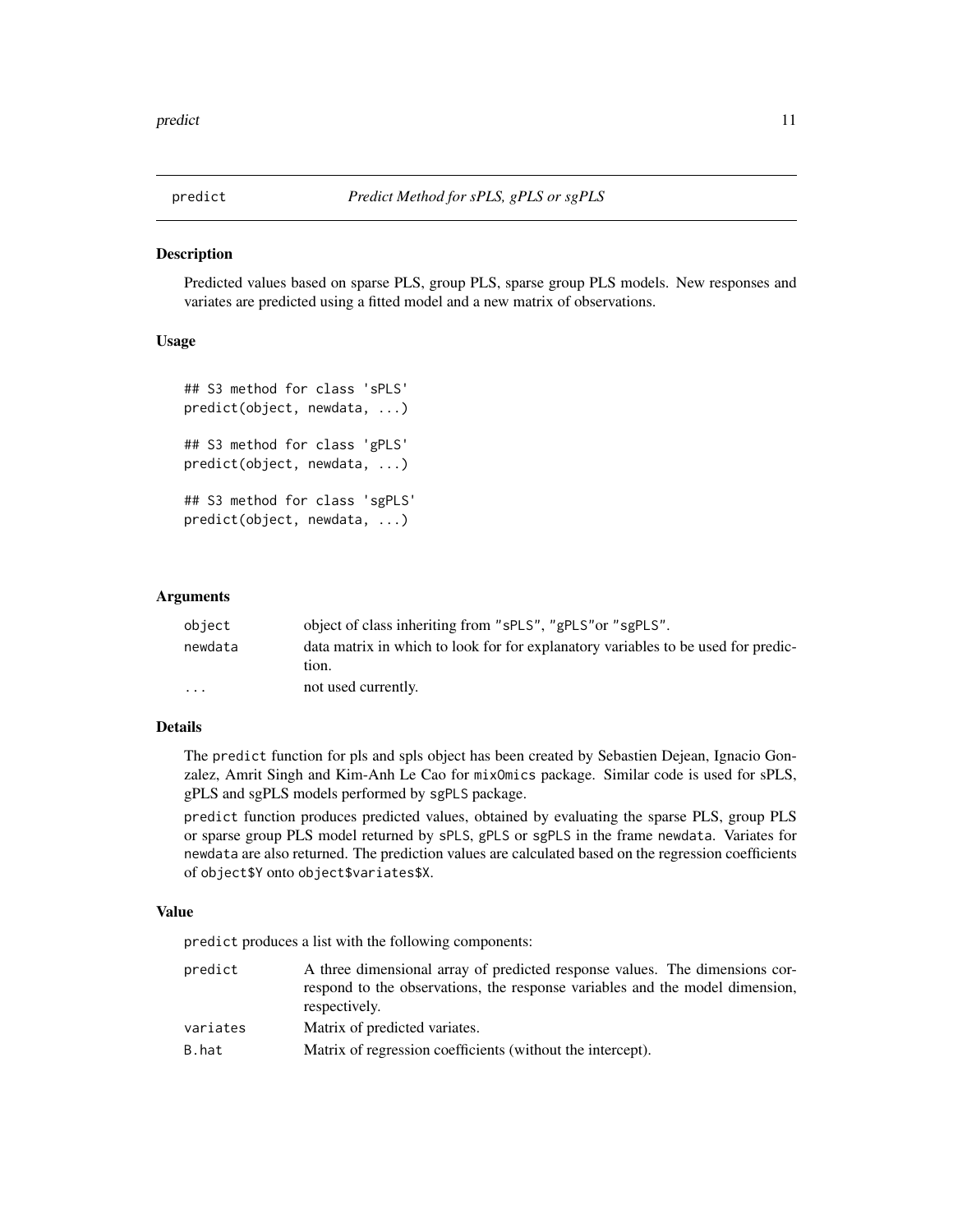## <span id="page-11-0"></span>Author(s)

Benoit Liquet and Pierre Lafaye de Micheaux

## References

Tenenhaus, M. (1998). *La r\'egression PLS: th\'eorie et pratique*. Paris: Editions Technic.

## See Also

[sPLS](#page-18-1), [gPLS](#page-1-1), [sgPLS](#page-15-1).

select.sgpls *Output of selected variables from a gPLS model or a sgPLS model*

## Description

This function outputs the selected variables on each component for the group and sparse group PLS.

## Usage

select.sgpls(model)

#### Arguments

del object of class inheriting from "gPLS" or"sgPLS".

#### Value

select.sgpls produces a list with the following components:

| group.size.X   | A matrix containing in the first column the size of the groups in the $X$ dataset.<br>Then, the next columns indicate the size of the groups selected for each compo-<br>nent. |
|----------------|--------------------------------------------------------------------------------------------------------------------------------------------------------------------------------|
|                | select.group.X A list containing for each element (corresponding to each group of the X dataset)<br>the indices of the variables selected.                                     |
| group.size.Y   | A matrix containing in the first column the size of the groups in the $Y$ dataset.<br>Then the next columns indicate the size of the groups selected for each compo-<br>nent.  |
| select.group.Y | A list containing for each element (corresponding to each group of the $Y$ dataset)<br>the indices of the variables selected.                                                  |
| select.X       | A list containing for each element (corresponding to each component of the<br>$gPLS$ or sgPLS model) the names of the selected variables in the $X$ dataset.                   |
| select.Y       | A list containing for each element (corresponding to each component of the<br>$gPLS$ or sgPLS model) the names of the selected variables in the Y dataset.                     |
|                | select.X.total The names of the variables selected from the gPLS or sgPLS model regarding<br>the $X$ matrix.                                                                   |
|                | select. Y. total The names of the variables selected from the gPLS or sgPLS model regarding<br>the $Y$ matrix.                                                                 |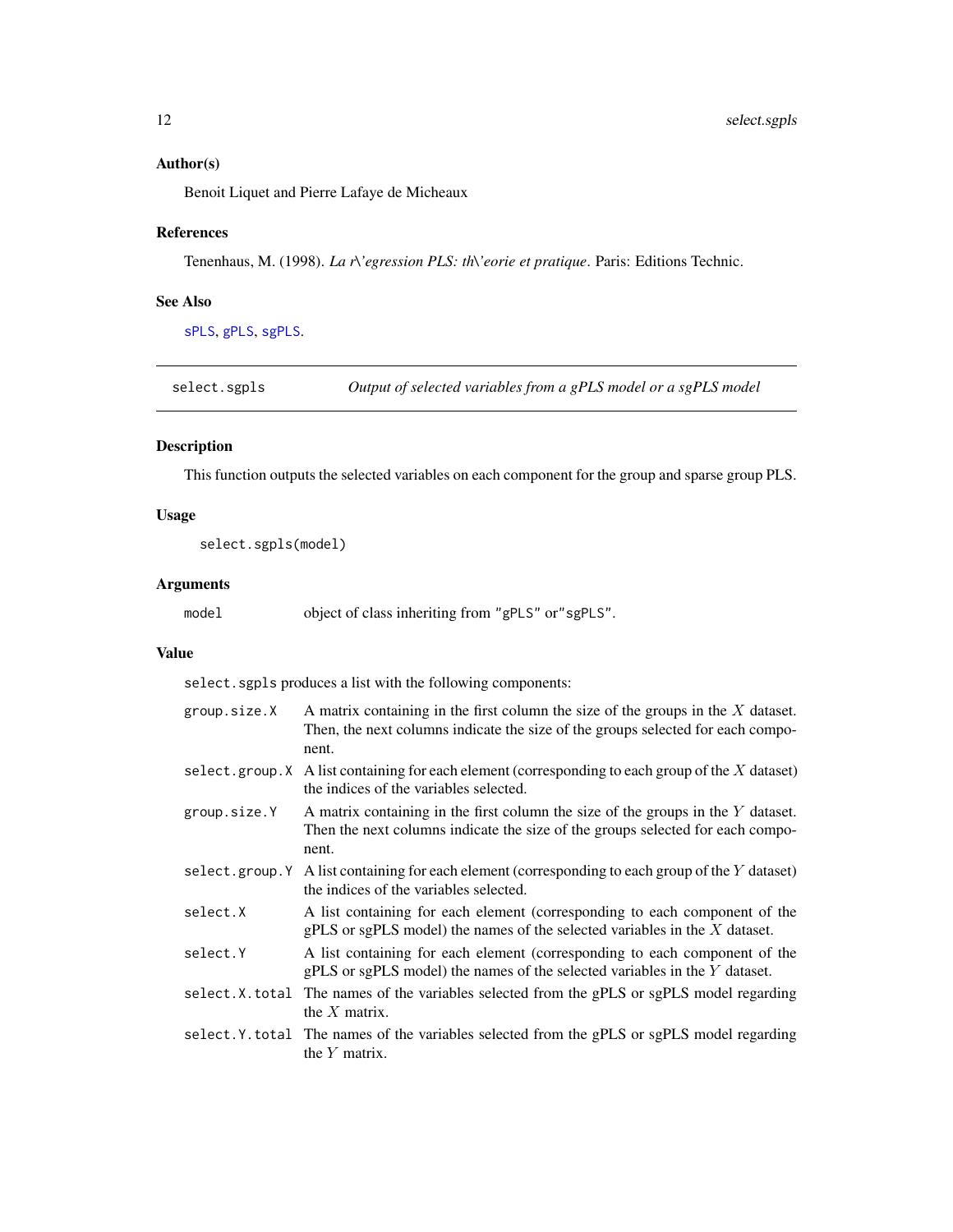## select.sgpls 13

#### Author(s)

Benoit Liquet, <b.liquet@uq.edu.au>, Pierre Lafaye de Micheaux <lafaye@dms.umontreal.ca>

```
## Not run:
## Simulation of datasets X and Y with group variables
n < -100sigma.gamma <- 1
sigma.e <-1.5p \le -400q \le -500theta.x1 <- c(rep(1,15),rep(0,5),rep(-1,15),rep(0,5),rep(1.5,15)
,rep(0,5),rep(-1.5,15),rep(0,325))
theta.x2 <- c(rep(0,320),rep(1,15),rep(0,5),rep(-1,15),rep(0,5),
rep(1.5,15),rep(0,5),rep(-1.5,15),rep(0,5))
theta.y1 <- c(rep(1,15),rep(0,5),rep(-1,15),rep(0,5),rep(1.5,15)
,rep(0,5),rep(-1.5,15),rep(0,425))
theta.y2 <- c(rep(0,420),rep(1,15),rep(0,5),rep(-1,15),rep(0,5),
rep(1.5,15),rep(0,5),rep(-1.5,15),rep(0,5))
Sigmax \leq matrix(0, nrow = p, ncol = p)
diag(Sigmax) \le sigma.e \land 2
Sigmay \leq matrix(0, nrow = q, ncol = q)
diag(Sigmay) <- sigma.e ^ 2
set.seed(125)
gam1 < -rnorm(n)gam2 < - rnorm(n)X \le matrix(c(gam1, gam2), ncol = 2, byrow = FALSE) %*% matrix(c(theta.x1, theta.x2),
     nrow = 2, byrow = TRUE) + rmvnorm(n, mean = rep(0, p), sigma =
     Sigmax, method = "svd")
Y <- matrix(c(gam1, gam2), ncol = 2, byrow = FALSE) %*% matrix(c(theta.y1, theta.y2),
     nrow = 2, byrow = TRUE) + rmvnorm(n, mean = rep(0, q), sigma =
     Sigmay, method = "svd")
ind.block.x <- seq(20, 380, 20)
ind.block.y <- seq(20, 480, 20)
#### gPLS model
model.sgPLS <- sgPLS(X, Y, ncomp = 2, mode = "regression", keepX = c(4, 4),
                   keepY = c(4, 4), ind block.x = ind block.x,ind.block.y = ind.block.y,
                   alpha.x = c(0.5, 0.5), alpha.y = c(0.5, 0.5))
result.sgPLS <- select.sgpls(model.sgPLS)
result.sgPLS$group.size.X
```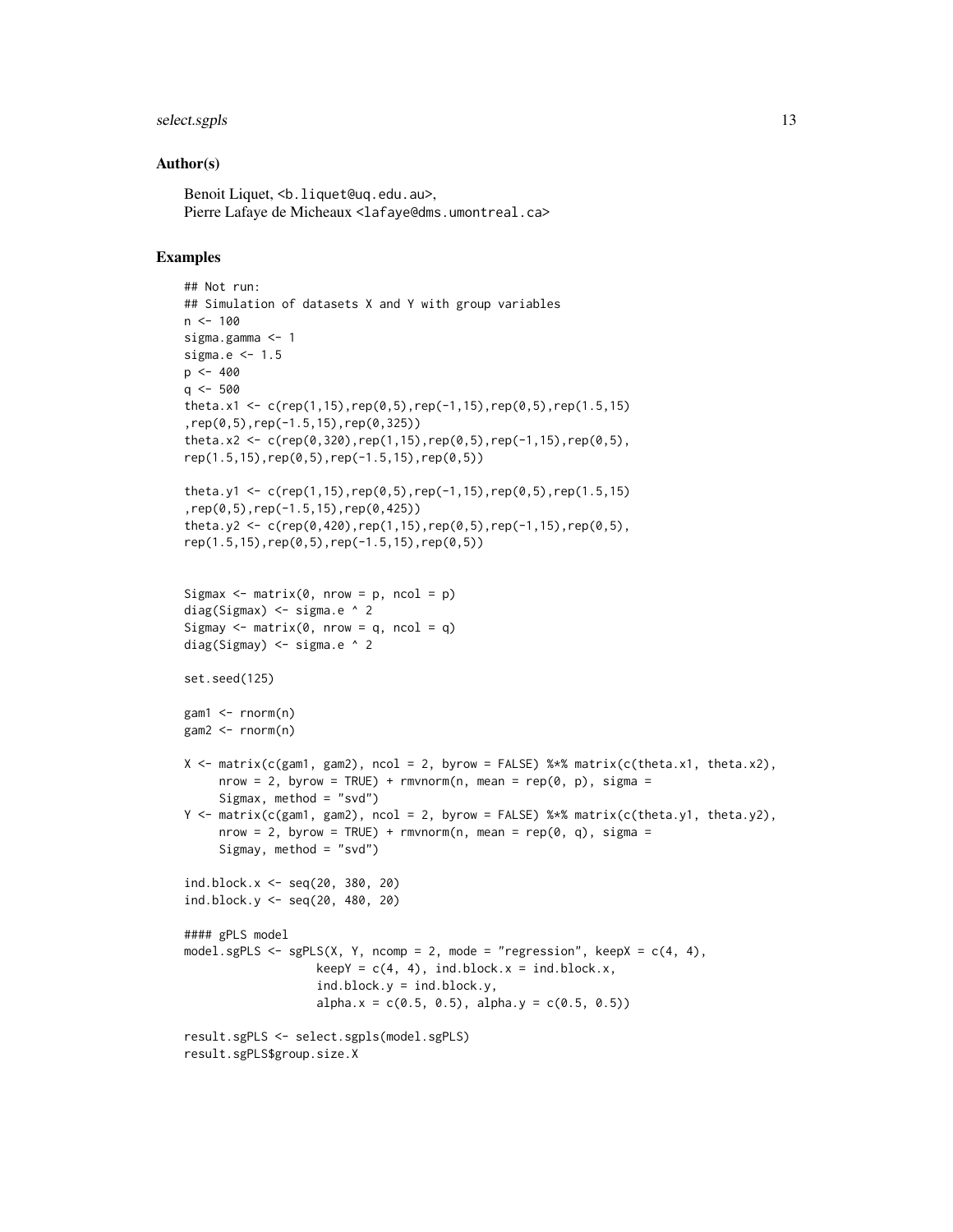```
result.sgPLS$group.size.Y
#### gPLS model
model.gPLS \leq gPLS(X, Y, ncomp = 2, mode = "regression", keepX = c(4, 4),
    keepY = c(4,4), ind.block.x = ind.block.x , ind.block.y = ind.block.y)result.gPLS <- select.sgpls(model.gPLS)
result.gPLS$group.size.X
result.gPLS$group.size.Y
```
## End(Not run)

select.spls *Output of selected variables from a sPLS model*

## Description

This function outputs the selected variables on each component for the sPLS.

#### Usage

```
select.spls(model)
```
#### Arguments

model object of class inheriting from "sPLS".

#### Value

select.spls produces a list with the following components:

| select.X | A list containing for each element (corresponding to each component of the<br>$sPLS$ model) the names of the selected variables in the X dataset. |
|----------|---------------------------------------------------------------------------------------------------------------------------------------------------|
| select.Y | A list containing for each element (corresponding to each component of the<br>sPLS model) the names of the selected variables in the Y dataset.   |
|          | select. X, total The names of the variables selected from the sPLS model regarding the $X$ ma-<br>trix.                                           |
|          | select. Y. total The names of the variables selected from the sPLS model regarding the Y ma-<br>trix.                                             |

## Author(s)

Benoit Liquet, <b.liquet@uq.edu.au>, Pierre Lafaye de Micheaux <lafaye@dms.umontreal.ca>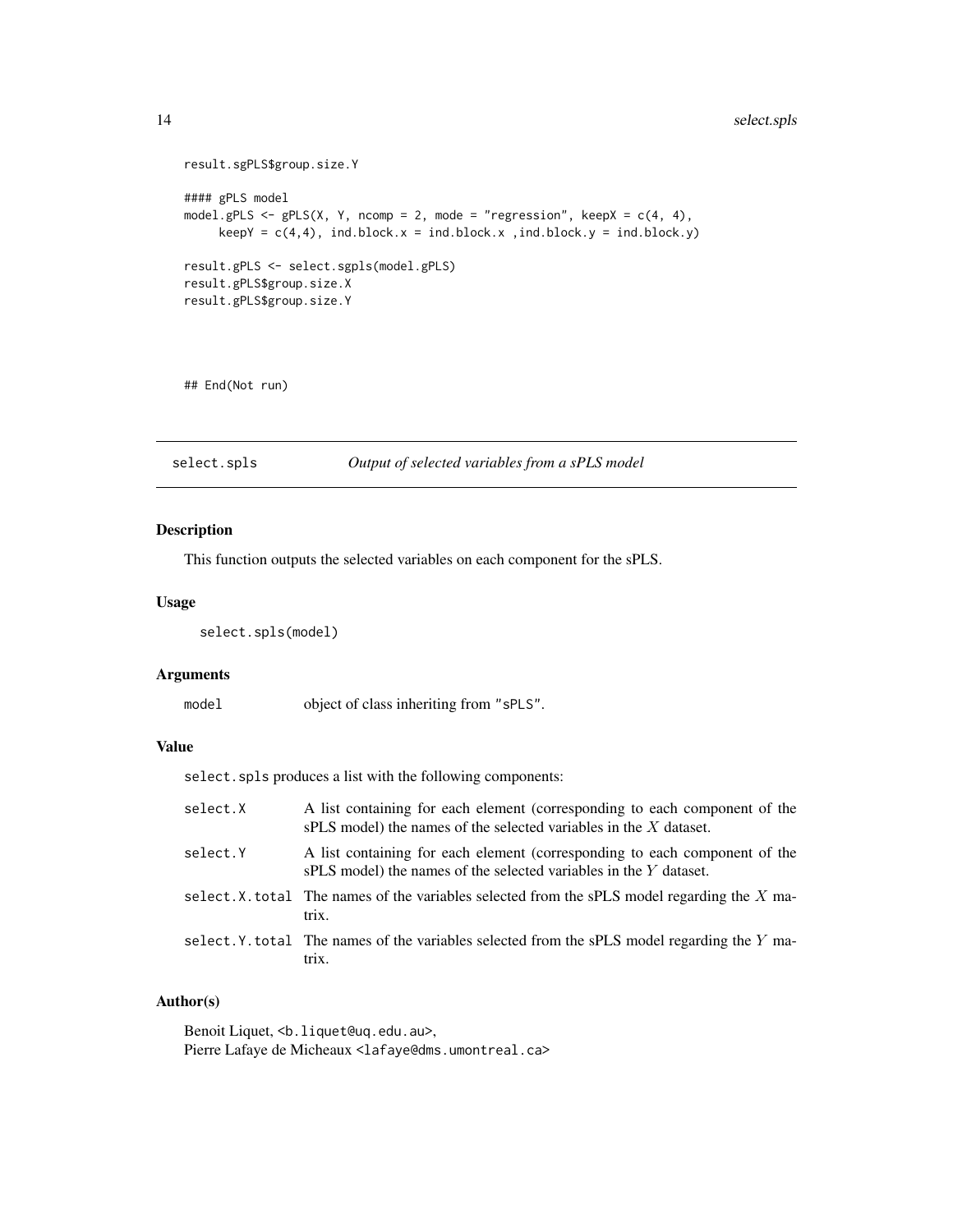#### select.spls 15

#### Examples

```
## Not run:
## Simulation of datasets X and Y with group variables
n < -100sigma.gamma <- 1
sigma.e <- 1.5
p <- 400
q \leq -500theta.x1 <- c(rep(1,15),rep(0,5),rep(-1,15),rep(0,5),rep(1.5,15)
             ,rep(0,5),rep(-1.5,15),rep(0,325))
theta.x2 <- c(rep(0,320),rep(1,15),rep(0,5),rep(-1,15),rep(0,5)
             ,rep(1.5,15),rep(0,5),rep(-1.5,15),rep(0,5))
theta.y1 <- c(rep(1,15),rep(0,5),rep(-1,15),rep(0,5),rep(1.5,15)
             ,rep(0,5),rep(-1.5,15),rep(0,425))
theta.y2 <- c(rep(\theta, 42\theta), rep(1,15), rep(\theta,5), rep(-1,15), rep(\theta,5),rep(1.5,15),rep(0,5),rep(-1.5,15),rep(0,5))
temp \leq matrix(c(theta.y1, theta.y2), nrow = 2, byrow = TRUE)
Sigmax \leq matrix(0, nrow = p, ncol = p)
diag(Sigmax) <- sigma.e ^ 2
Sigmay \leq matrix(0, nrow = q, ncol = q)
diag(Sigmay) <- sigma.e ^ 2
set.seed(125)
gam1 < -rnorm(n)gam2 < -rnorm(n)X \leq - matrix(c(gam1, gam2), ncol = 2, byrow = FALSE) %*% matrix(c(theta.x1, theta.x2),
     nrow = 2, byrow = TRUE) + rmvnorm(n, mean = rep(0, p), sigma =
     Sigmax, method = "svd")
Y <- matrix(c(gam1, gam2), ncol = 2, byrow = FALSE) %*% matrix(c(theta.y1, theta.y2),
     nrow = 2, byrow = TRUE) + rmvnorm(n, mean = rep(0, q), sigma =
     Sigmay, method = "svd")
ind.block.x <- seq(20, 380, 20)
ind.block.y <- seq(20, 480, 20)
#### sPLS model
model.sPLS \leq sPLS(X, Y, ncomp = 2, mode = "regression", keepX = c(60, 60),
                     keepY = c(60, 60))result.sPLS <- select.spls(model.sPLS)
result.sPLS$select.X
result.sPLS$select.Y
```
## End(Not run)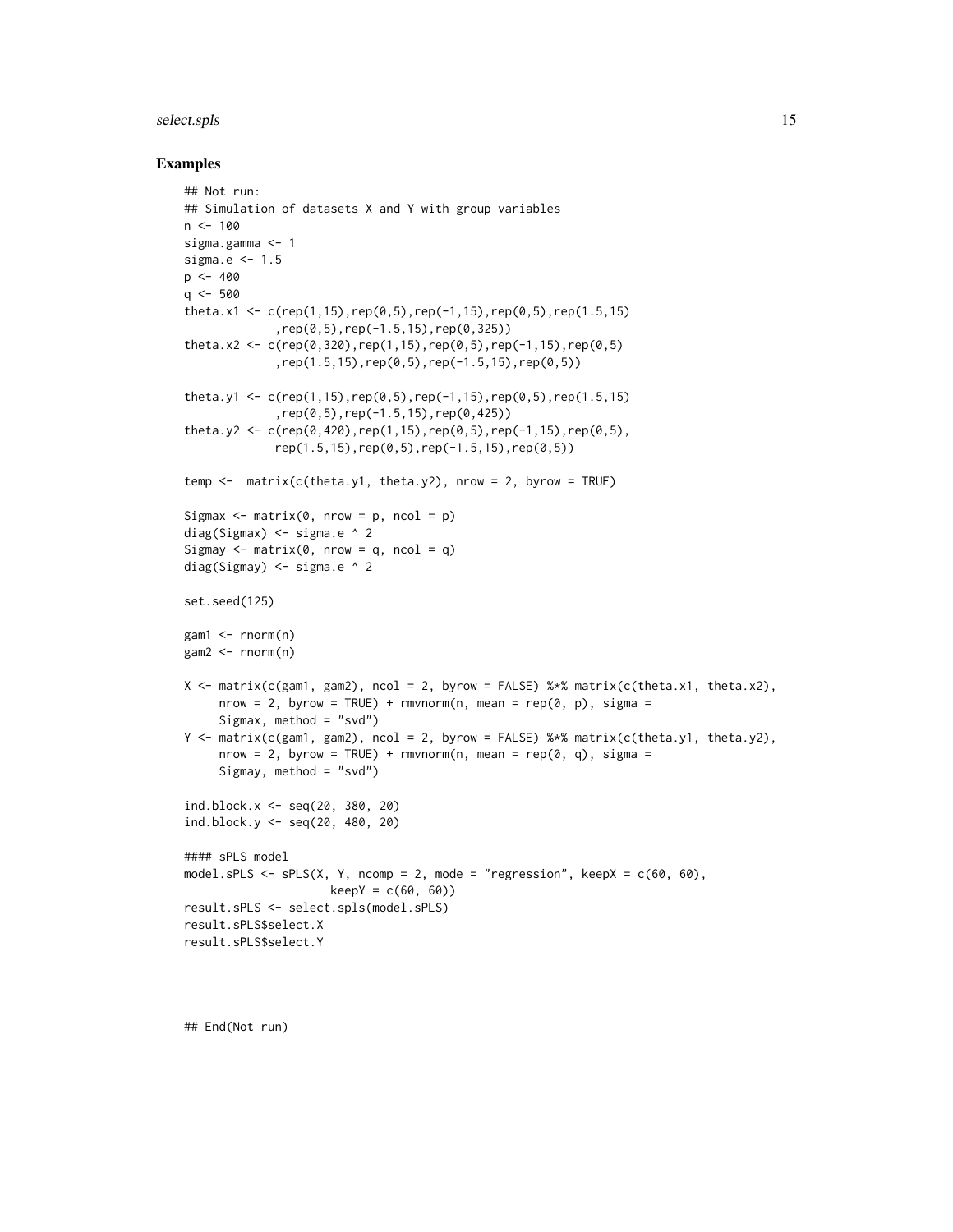## <span id="page-15-1"></span><span id="page-15-0"></span>Description

Function to perform sparse group Partial Least Squares (sgPLS) in the conext of datasets are divided into groups of variables. The sgPLS approach enables selection at both groups and single feature levels.

#### Usage

```
sgPLS(X, Y, ncomp, mode = "regression",
     max.iter = 500, tol = 1e-06, keepX,
     keepY = NULL, ind.block.x, ind.block.y = NULL, alpha.x, alpha.y = NULL,upper.lambda = 10 \text{ } ^\circ 5)
```
## Arguments

| X            | Numeric matrix of predictors.                                                                                                                                                                                               |
|--------------|-----------------------------------------------------------------------------------------------------------------------------------------------------------------------------------------------------------------------------|
| Υ            | Numeric vector or matrix of responses (for multi-response models).                                                                                                                                                          |
| ncomp        | The number of components to include in the model (see Details).                                                                                                                                                             |
| mode         | character string. What type of algorithm to use, (partially) matching one of<br>"regression" or "canonical". See Details.                                                                                                   |
| max.iter     | Integer, the maximum number of iterations.                                                                                                                                                                                  |
| tol          | A positive real, the tolerance used in the iterative algorithm.                                                                                                                                                             |
| keepX        | Numeric vector of length ncomp, the number of variables to keep in $X$ -loadings.<br>By default all variables are kept in the model.                                                                                        |
| keepY        | Numeric vector of length ncomp, the number of variables to keep in $Y$ -loadings.<br>By default all variables are kept in the model.                                                                                        |
| ind.block.x  | A vector of integers describing the grouping of the $X$ variables. (see an example<br>in Details section).                                                                                                                  |
| ind.block.y  | A vector of integers describing the grouping of the $Y$ variables (see example in<br>Details section).                                                                                                                      |
| alpha.x      | The mixing parameter (value between $0$ and $1$ ) related to the sparsity within<br>group for the $X$ dataset.                                                                                                              |
| alpha.y      | The mixing parameter (value between $0$ and $1$ ) related to the sparsity within<br>group for the $Y$ dataset.                                                                                                              |
| upper.lambda | By default upper . lambda=10 ^ 5. A large value specifying the upper bound<br>of the intervall of lambda values for searching the value of the tuning parameter<br>(lambda) corresponding to a non-zero group of variables. |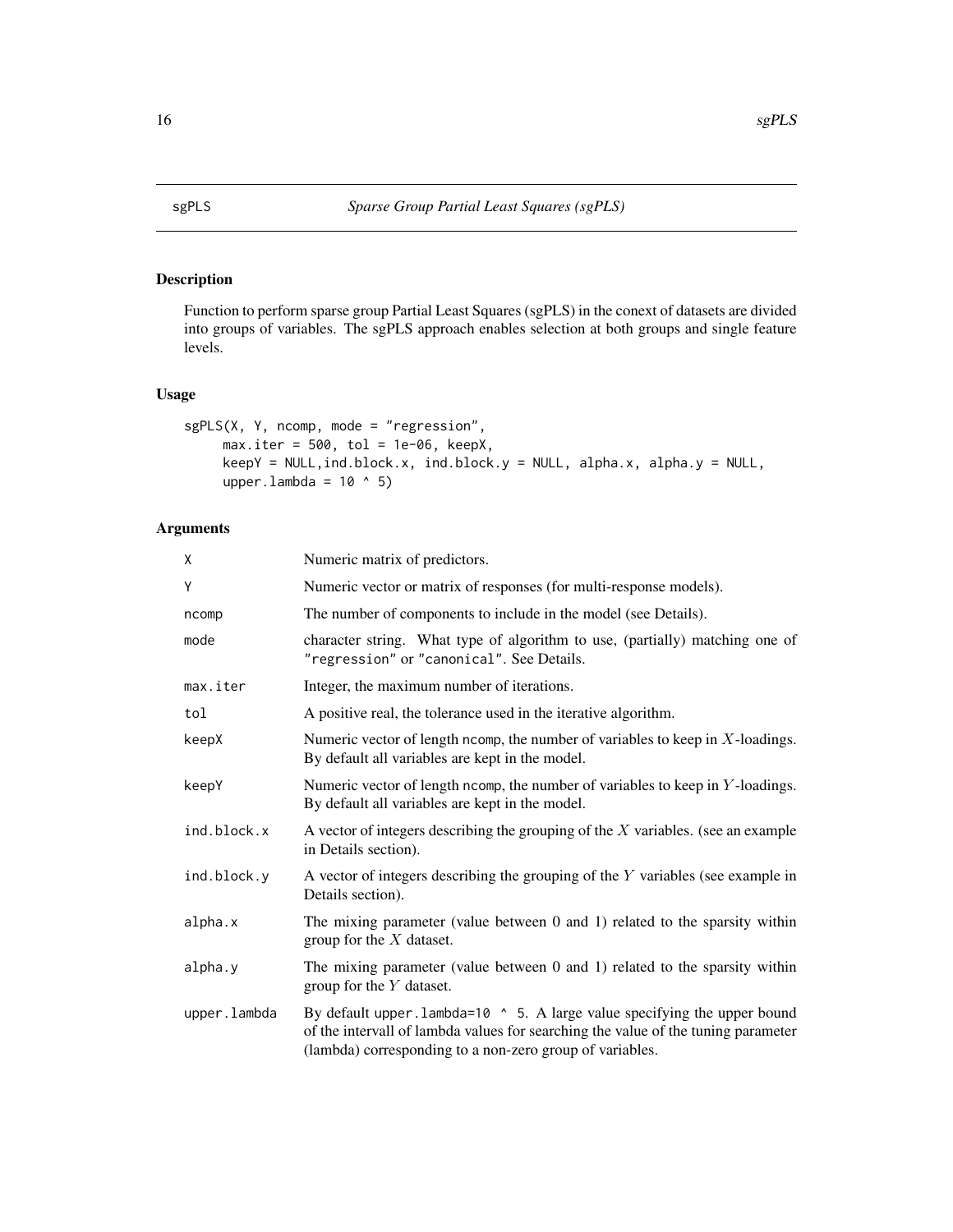#### $s$ gPLS  $\qquad$  17

## Details

sgPLS function fit gPLS models with  $1, \ldots$ , ncomp components. Multi-response models are fully supported.

The type of algorithm to use is specified with the mode argument. Two gPLS algorithms are available: gPLS regression ("regression") and gPLS canonical analysis ("canonical") (see References).

ind.block.x  $\leq$  c(3, 10, 15) means that X is structured into 4 groups: X1 to X3; X4 to X10, X11 to X15 and X16 to  $Xp$  where p is the number of variables in the X matrix.

## Value

gPLS returns an object of class "gPLS", a list that contains the following components:

| X            | The centered and standardized original predictor matrix.                                                                                                      |
|--------------|---------------------------------------------------------------------------------------------------------------------------------------------------------------|
| Y            | The centered and standardized original response vector or matrix.                                                                                             |
| ncomp        | The number of components included in the model.                                                                                                               |
| mode         | The algorithm used to fit the model.                                                                                                                          |
| keepX        | Number of $X$ variables kept in the model on each component.                                                                                                  |
| keepY        | Number of $Y$ variables kept in the model on each component.                                                                                                  |
| mat.c        | Matrix of coefficients to be used internally by predict.                                                                                                      |
| variates     | List containing the variates.                                                                                                                                 |
| loadings     | List containing the estimated loadings for the $X$ and $Y$ variates.                                                                                          |
| names        | List containing the names to be used for individuals and variables.                                                                                           |
| tol          | The tolerance used in the iterative algorithm, used for subsequent S3 methods.                                                                                |
| max.iter     | The maximum number of iterations, used for subsequent S3 methods.                                                                                             |
| iter         | Vector containing the number of iterations for convergence in each component.                                                                                 |
| ind.block.x  | A vector of integers describing the grouping of the $X$ variables.                                                                                            |
| ind.block.y  | A vector of consecutive integers describing the grouping of the $Y$ variables.                                                                                |
| alpha.x      | The mixing parameter related to the sparsity within group for the $X$ dataset.                                                                                |
| alpha.y      | The mixing parameter related to the sparsity within group for the $Y$ dataset.                                                                                |
| upper.lambda | The upper bound of the intervall of lambda values for searching the value of the<br>tuning parameter (lambda) corresponding to a non-zero group of variables. |

## Author(s)

Benoit Liquet and Pierre Lafaye de Micheaux.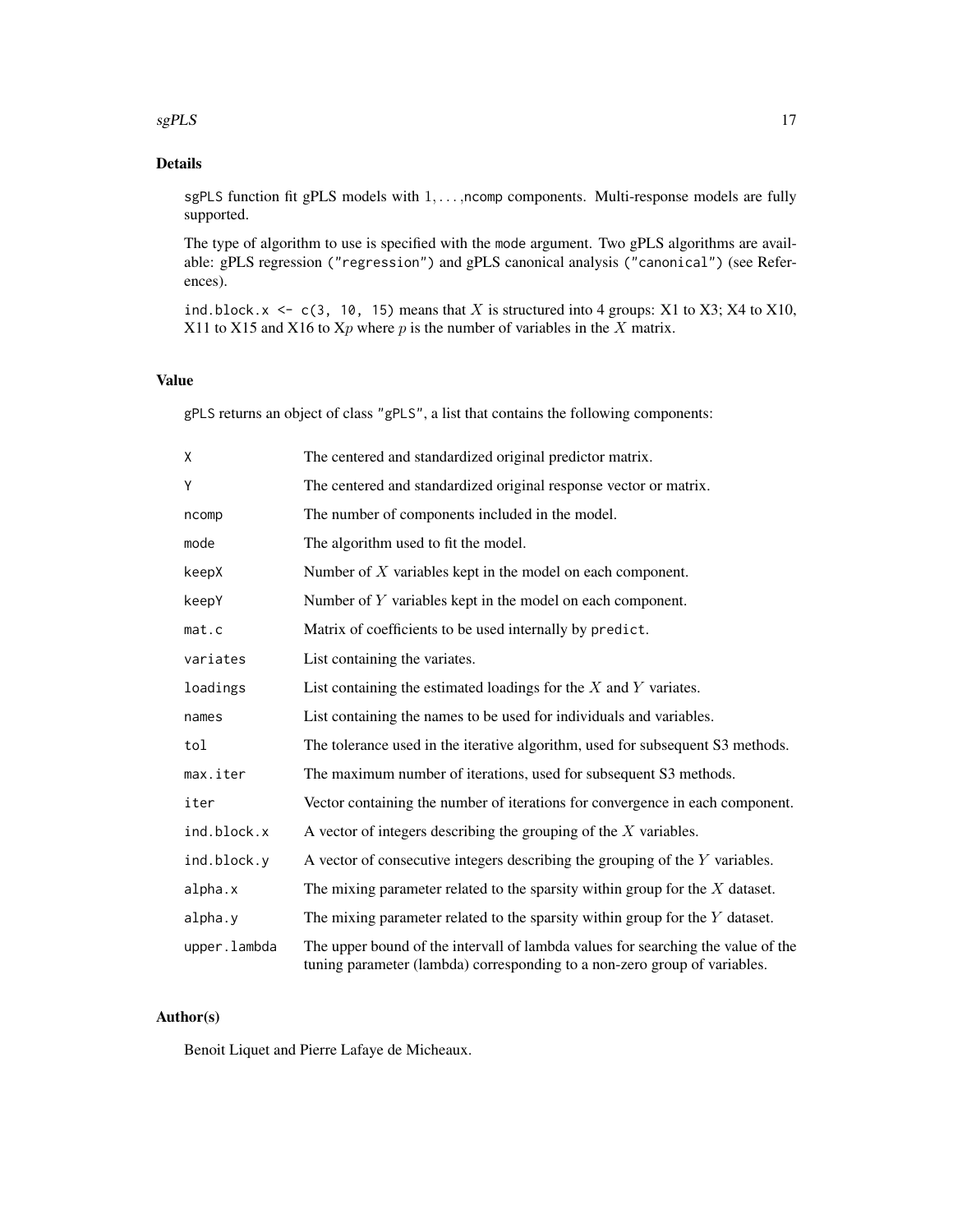#### References

Liquet Benoit, Lafaye de Micheaux, Boris Hejblum, Rodolphe Thiebaut. A group and Sparse Group Partial Least Square approach applied in Genomics context. *Submitted*.

L\^e Cao, K.-A., Martin, P.G.P., Robert-Grani\'e, C. and Besse, P. (2009). Sparse canonical methods for biological data integration: application to a cross-platform study. *BMC Bioinformatics* 10:34.

L\^e Cao, K.-A., Rossouw, D., Robert-Grani\'e, C. and Besse, P. (2008). A sparse PLS for variable selection when integrating Omics data. *Statistical Applications in Genetics and Molecular Biology* 7, article 35.

Shen, H. and Huang, J. Z. (2008). Sparse principal component analysis via regularized low rank matrix approximation. *Journal of Multivariate Analysis* 99, 1015-1034.

Tenenhaus, M. (1998). *La r\'egression PLS: th\'eorie et pratique*. Paris: Editions Technic.

Wold H. (1966). Estimation of principal components and related models by iterative least squares. In: Krishnaiah, P. R. (editors), *Multivariate Analysis*. Academic Press, N.Y., 391-420.

## See Also

[sPLS](#page-18-1), [sgPLS](#page-15-1), [predict](#page-10-1), [perf](#page-6-1) and functions from mixOmics package: summary, plotIndiv, plotVar, plot3dIndiv, plot3dVar.

```
## Not run:
## Simulation of datasets X and Y with group variables
n < -100sigma.gamma <- 1
sigma.e <- 1.5
p \le -400q \le -500theta.x1 <- c(rep(1,15),rep(0,5),rep(-1,15),rep(0,5),rep(1.5,15)
             ,rep(0,5),rep(-1.5,15),rep(0,325))
theta.x2 <- c(rep(0,320),rep(1,15),rep(0,5),rep(-1,15),rep(0,5)
             ,rep(1.5,15),rep(0,5),rep(-1.5,15),rep(0,5))
theta.y1 <- c(rep(1,15),rep(0,5),rep(-1,15),rep(0,5),rep(1.5,15)
             ,rep(0,5),rep(-1.5,15),rep(0,425))
theta.y2 <- c(rep(0,420),rep(1,15),rep(0,5),rep(-1,15),rep(0,5),
rep(1.5,15),rep(0,5),rep(-1.5,15),rep(0,5))
Sigmax \leq matrix(0, nrow = p, ncol = p)
diag(Sigmax) <- sigma.e ^ 2
Sigmay \leq matrix(0, nrow = q, ncol = q)
diag(Sigmay) <- sigma.e ^ 2
set.seed(125)
gam1 < -rnorm(n)gamma < - rnorm(n)
```
<span id="page-17-0"></span>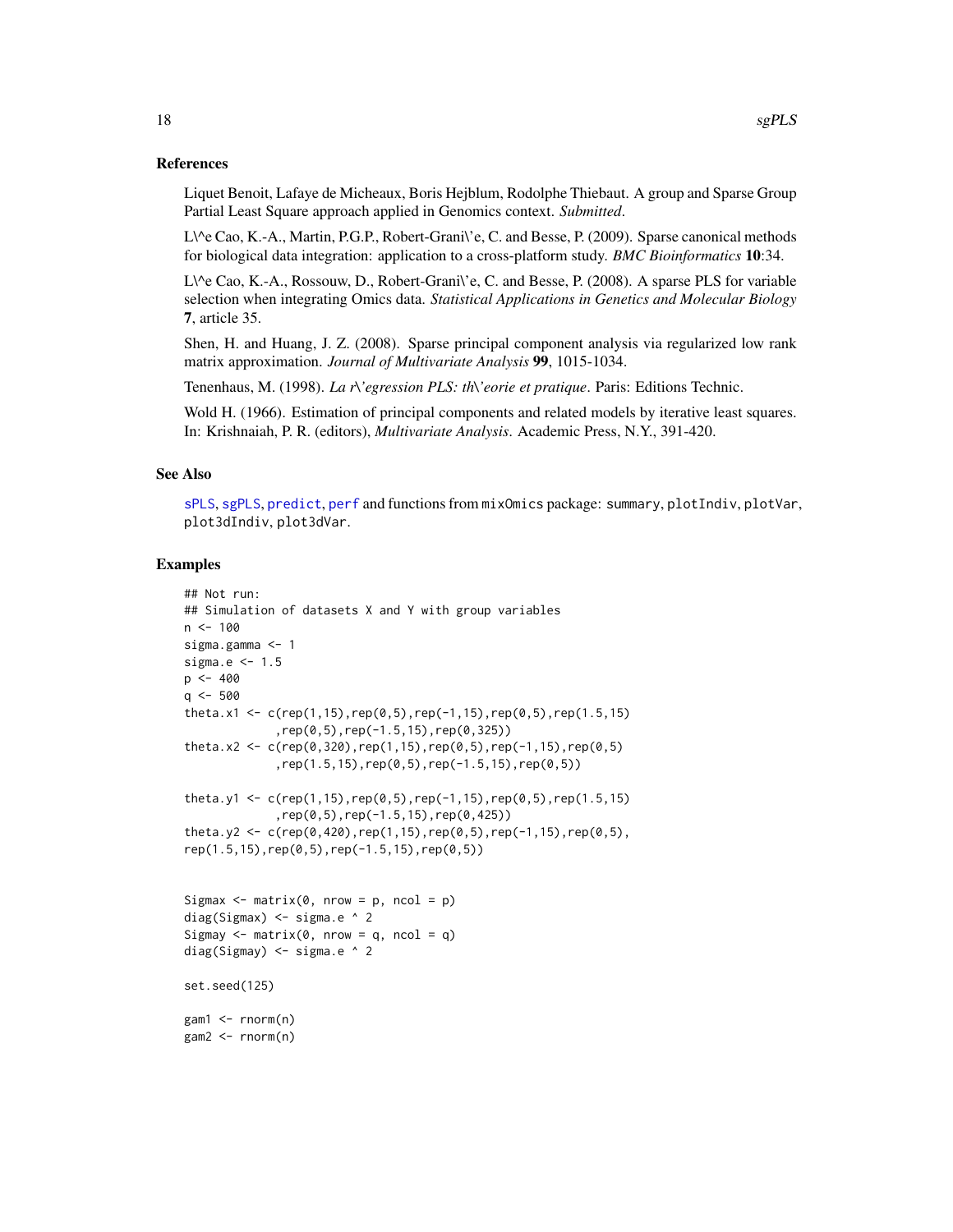## <span id="page-18-0"></span>sgPLS-internal 19

```
X \leq - matrix(c(gam1, gam2), ncol = 2, byrow = FALSE) %*% matrix(c(theta.x1, theta.x2),
     nrow = 2, byrow = TRUE) + rmvnorm(n, mean = rep(0, p), sigma =
     Sigmax, method = "svd")
Y <- matrix(c(gam1, gam2), ncol = 2, byrow = FALSE) %*% matrix(c(theta.y1, theta.y2),
     nrow = 2, byrow = TRUE) + rmvnorm(n, mean = rep(0, q), sigma =
     Sigmay, method = "svd")
ind.block.x < - seq(20, 380, 20)
ind.block.y <- seq(20, 480, 20)
##
model.sgPLS <- sgPLS(X, Y, ncomp = 2, mode = "regression", keepX = c(4, 4),
                   keepY = c(4, 4), ind.block.x = ind.block.x,ind.block.y = ind.block.y,
                   alpha.x = c(0.95, 0.95), alpha.y = c(0.95, 0.95))
result.sgPLS <- select.sgpls(model.sgPLS)
result.sgPLS$group.size.X
result.sgPLS$group.size.Y
## End(Not run)
```
sgPLS-internal *Internal Functions*

#### Description

Internal functions not to be used by the user.

<span id="page-18-1"></span>

sPLS *Sparse Partial Least Squares (sPLS)*

#### Description

Function to perform sparse Partial Least Squares (sPLS). The sPLS approach combines both integration and variable selection simultaneously on two data sets in a one-step strategy.

#### Usage

```
sPLS(X, Y, ncomp, mode = "regression",max.iter = 500, tol = 1e-06, keepX = rep(ncol(X)), ncomp),
     keepY = rep(ncol(Y), ncomp))
```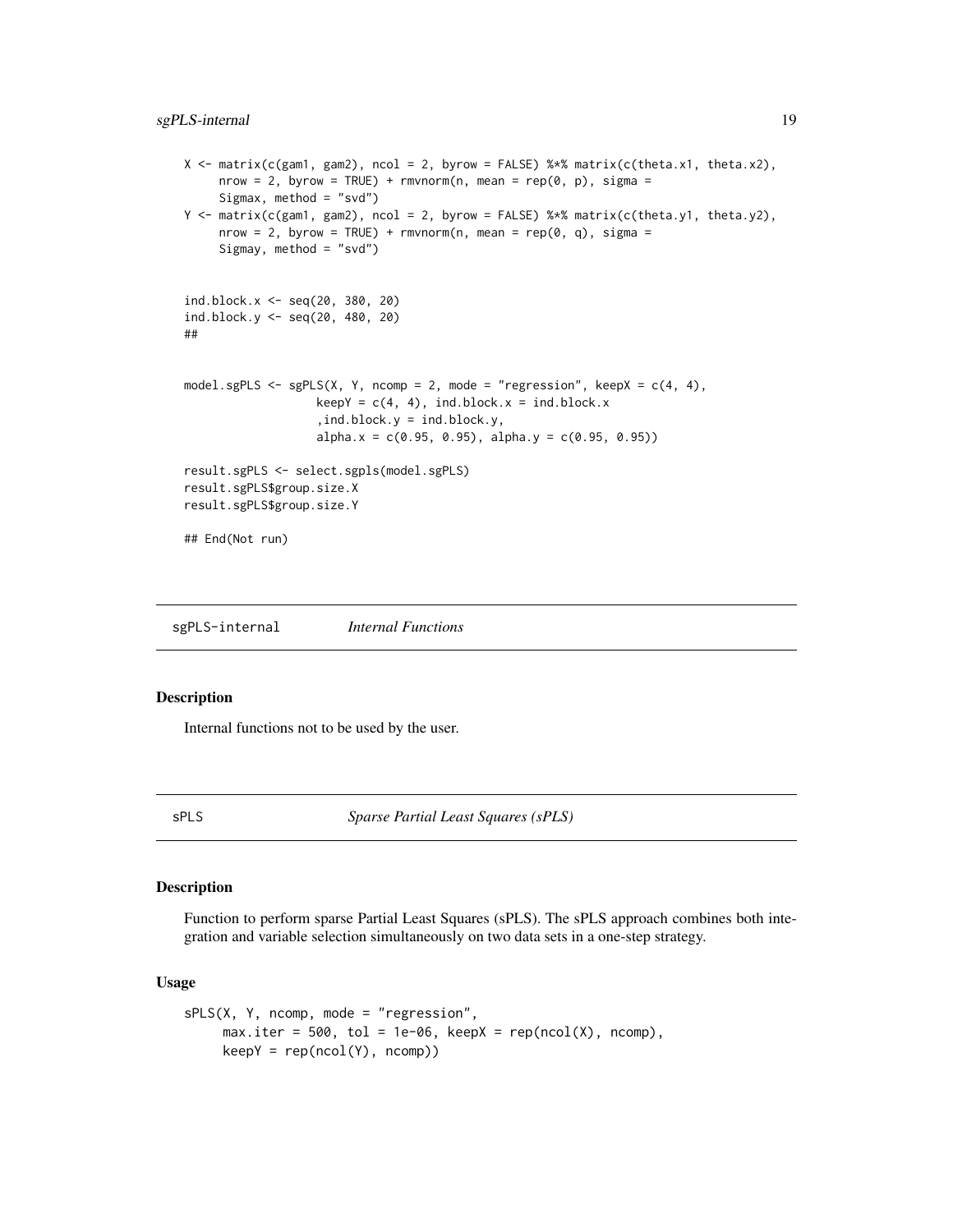## Arguments

| X        | Numeric matrix of predictors.                                                                                                        |
|----------|--------------------------------------------------------------------------------------------------------------------------------------|
| Y        | Numeric vector or matrix of responses (for multi-response models).                                                                   |
| ncomp    | The number of components to include in the model (see Details).                                                                      |
| mode     | Character string. What type of algorithm to use, (partially) matching one of<br>"regression" or "canonical". See Details.            |
| max.iter | Integer, the maximum number of iterations.                                                                                           |
| tol      | A positive real, the tolerance used in the iterative algorithm.                                                                      |
| keepX    | Numeric vector of length ncomp, the number of variables to keep in $X$ -loadings.<br>By default all variables are kept in the model. |
| keepY    | Numeric vector of length ncomp, the number of variables to keep in $Y$ -loadings.<br>By default all variables are kept in the model. |

## Details

sPLS function fit sPLS models with 1, ..., ncomp components. Multi-response models are fully supported.

The type of algorithm to use is specified with the mode argument. Two sPLS algorithms are available: sPLS regression ("regression") and sPLS canonical analysis ("canonical") (see References).

## Value

sPLS returns an object of class "sPLS", a list that contains the following components:

| X        | The centered and standardized original predictor matrix.                      |
|----------|-------------------------------------------------------------------------------|
| Y        | The centered and standardized original response vector or matrix.             |
| ncomp    | The number of components included in the model.                               |
| mode     | The algorithm used to fit the model.                                          |
| keepX    | Number of $X$ variables kept in the model on each component.                  |
| keepY    | Number of $Y$ variables kept in the model on each component.                  |
| mat.c    | Matrix of coefficients to be used internally by predict.                      |
| variates | List containing the variates.                                                 |
| loadings | List containing the estimated loadings for the $X$ and $Y$ variates.          |
| names    | List containing the names to be used for individuals and variables.           |
| tol      | The tolerance used in the iterative algorithm, used for subsequent S3 methods |
| max.iter | The maximum number of iterations, used for subsequent S3 methods              |

## Author(s)

Benoit Liquet and Pierre Lafaye de Micheaux.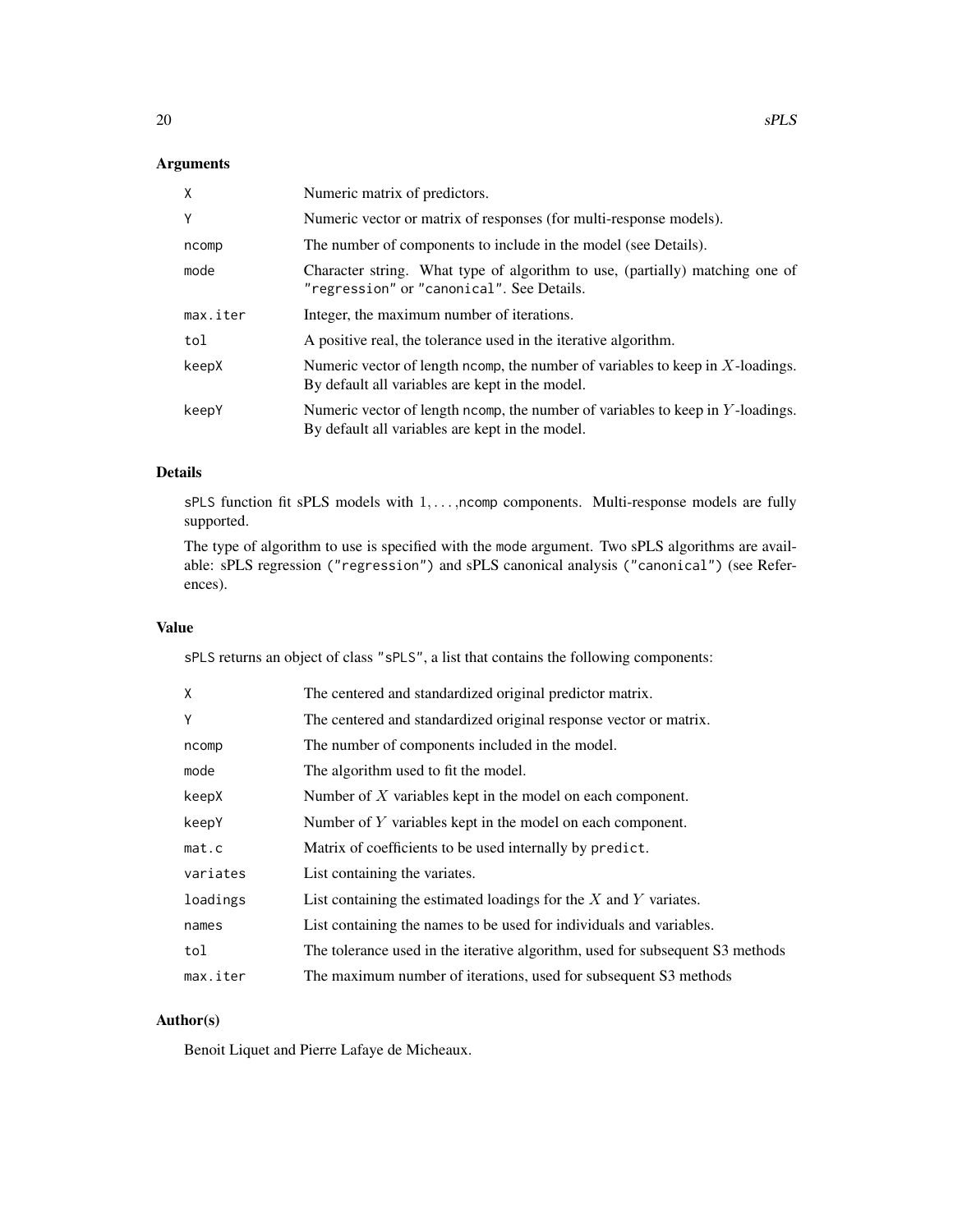#### References

Liquet Benoit, Lafaye de Micheaux Pierre, Hejblum Boris, Thiebaut Rodolphe. A group and Sparse Group Partial Least Square approach applied in Genomics context. *Submitted*.

L\^e Cao, K.-A., Martin, P.G.P., Robert-Grani\', C. and Besse, P. (2009). Sparse canonical methods for biological data integration: application to a cross-platform study. *BMC Bioinformatics* 10:34.

L\^e Cao, K.-A., Rossouw, D., Robert-Grani\'e, C. and Besse, P. (2008). A sparse PLS for variable selection when integrating Omics data. *Statistical Applications in Genetics and Molecular Biology* 7, article 35.

Shen, H. and Huang, J. Z. (2008). Sparse principal component analysis via regularized low rank matrix approximation. *Journal of Multivariate Analysis* 99, 1015-1034.

Tenenhaus, M. (1998). *La r\'egression PLS: th\'eorie et pratique*. Paris: Editions Technic.

Wold H. (1966). Estimation of principal components and related models by iterative least squares. In: Krishnaiah, P. R. (editors), *Multivariate Analysis*. Academic Press, N.Y., 391-420.

## See Also

[gPLS](#page-1-1), [sgPLS](#page-15-1), [predict](#page-10-1), [perf](#page-6-1) and functions from mixOmics package: summary, plotIndiv, plotVar, plot3dIndiv, plot3dVar.

#### Examples

```
## Not run:
## Simulation of datasets X and Y with group variables
n < -100sigma.gamma <- 1
sigma.e <- 1.5
p \le -400q <- 500
theta.x1 <- c(rep(1, 15), rep(0, 5), rep(-1, 15), rep(0, 5),
rep(1.5, 15), rep(0, 5), rep(-1.5, 15), rep(0, 325))
theta.x2 <- c(rep(0, 320), rep(1, 15), rep(0, 5), rep(-1, 15),
rep(0, 5), rep(1.5, 15), rep(0, 5), rep(-1.5, 15),
rep(0, 5))
theta.y1 <- c(rep(1, 15), rep(0, 5), rep(-1, 15), rep(0, 5),
rep(1.5, 15), rep(0, 5), rep(-1.5, 15), rep(0, 425))
theta.y2 <- c(rep(0, 420), rep(1, 15), rep(0, 5), rep(-1, 15)
,rep(0, 5), rep(1.5, 15), rep(0, 5), rep(-1.5, 15)
, rep(0, 5))
Sigmax \leq matrix(0, nrow = p, ncol = p)
diag(Sigmax) <- sigma.e ^ 2
Sigmay \leq matrix(0, nrow = q, ncol = q)
diag(Sigmay) <- sigma.e ^ 2
set.seed(125)
gam1 < -rnorm(n)
```
### <span id="page-20-0"></span> $sPLS$  21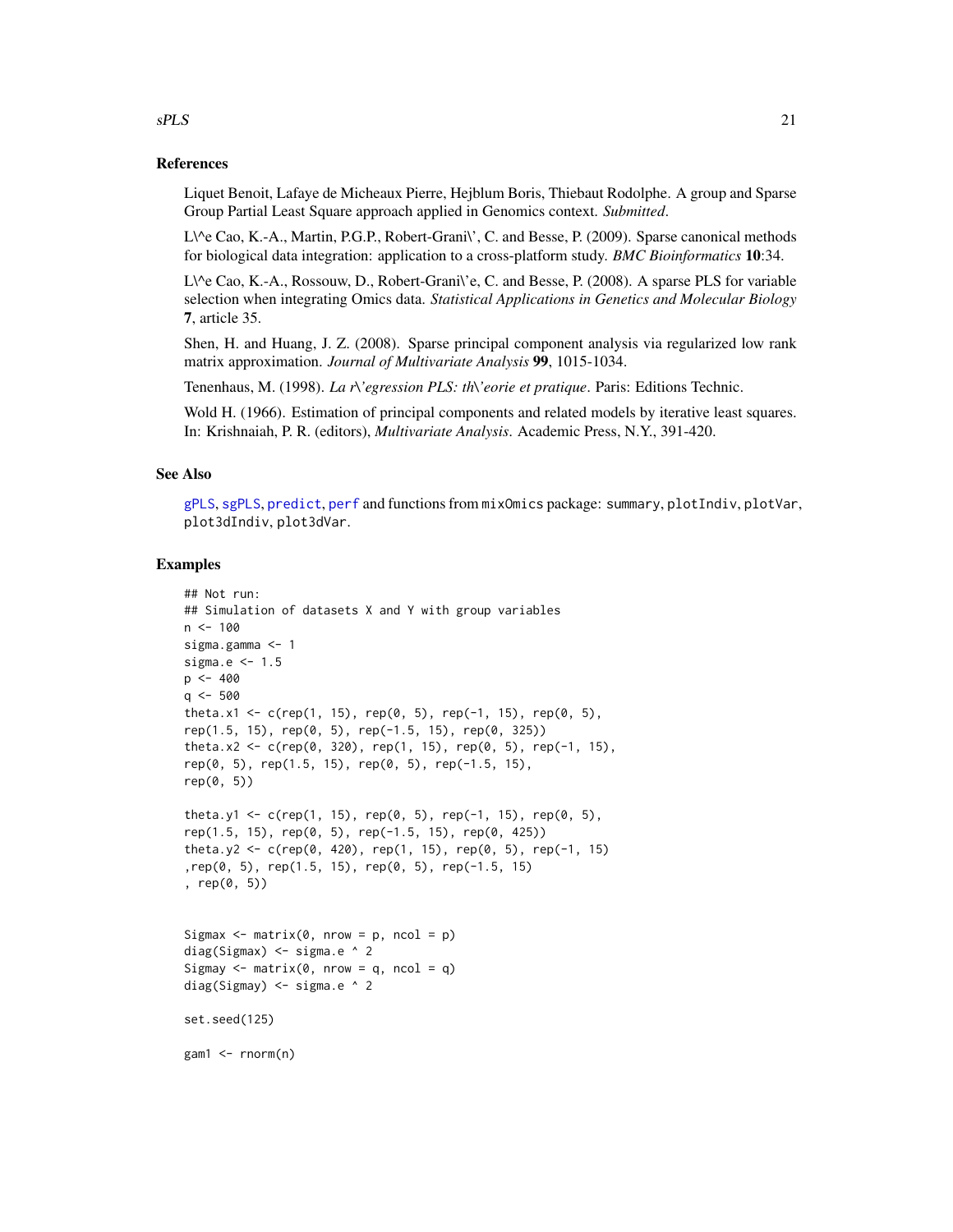```
gamma < - rnorm(n)X \leq - matrix(c(gam1, gam2), ncol = 2, byrow = FALSE) %*% matrix(c(theta.x1, theta.x2),
     nrow = 2, byrow = TRUE) + rmvnorm(n, mean = rep(0, p), sigma =
     Sigmax, method = "svd")
Y <- matrix(c(gam1, gam2), ncol = 2, byrow = FALSE) %*% matrix(c(theta.y1, theta.y2),
     nrow = 2, byrow = TRUE) + rmvnorm(n, mean = rep(0, q), sigma =
     Sigmay, method = "svd")
ind.block.x <- seq(20, 380, 20)
ind.block.y <- seq(20, 480, 20)
#### sPLS model
model.sPLS <- sPLS(X, Y, ncomp = 2, mode = "regression", keepX = c(60, 60),
                     keepY = c(60, 60))result.sPLS <- select.spls(model.sPLS)
result.sPLS$select.X
result.sPLS$select.Y
## End(Not run)
```

| tuning.gPLS.X | Choice of the tuning parameter (number of groups) related to predic- |
|---------------|----------------------------------------------------------------------|
|               | <i>tor matrix for gPLS model (regression mode)</i>                   |

## Description

For a grid of tuning parameter, this function computes by leave-one-out or M-fold cross-validation the MSEP (Mean Square Error of Prediction) of a gPLS model.

#### Usage

```
tuning.gPLS.X(X,Y,folds=10,validation=c("Mfold","loo"),
ncomp,keepX=NULL,grid.X,setseed,progressBar=FALSE,
ind.block.x=ind.block.x)
```
#### Arguments

| X          | Numeric matrix or data frame $(n \times p)$ , the observations on the X variables.                                                                      |
|------------|---------------------------------------------------------------------------------------------------------------------------------------------------------|
| Y          | Numeric matrix or data frame $(n \times q)$ , the observations on the Y variables.                                                                      |
| folds      | Positive integer. Number of folds to use if validation="Mfold". Defaults to<br>folds=10.                                                                |
| validation | Character string. What kind of (internal) cross-validation method to use, (par-<br>tially) matching one of "Mfolds" (M-folds) or "loo" (leave-one-out). |
| ncomp      | Number of component for investigating the choice of the tuning parameter.                                                                               |

<span id="page-21-0"></span>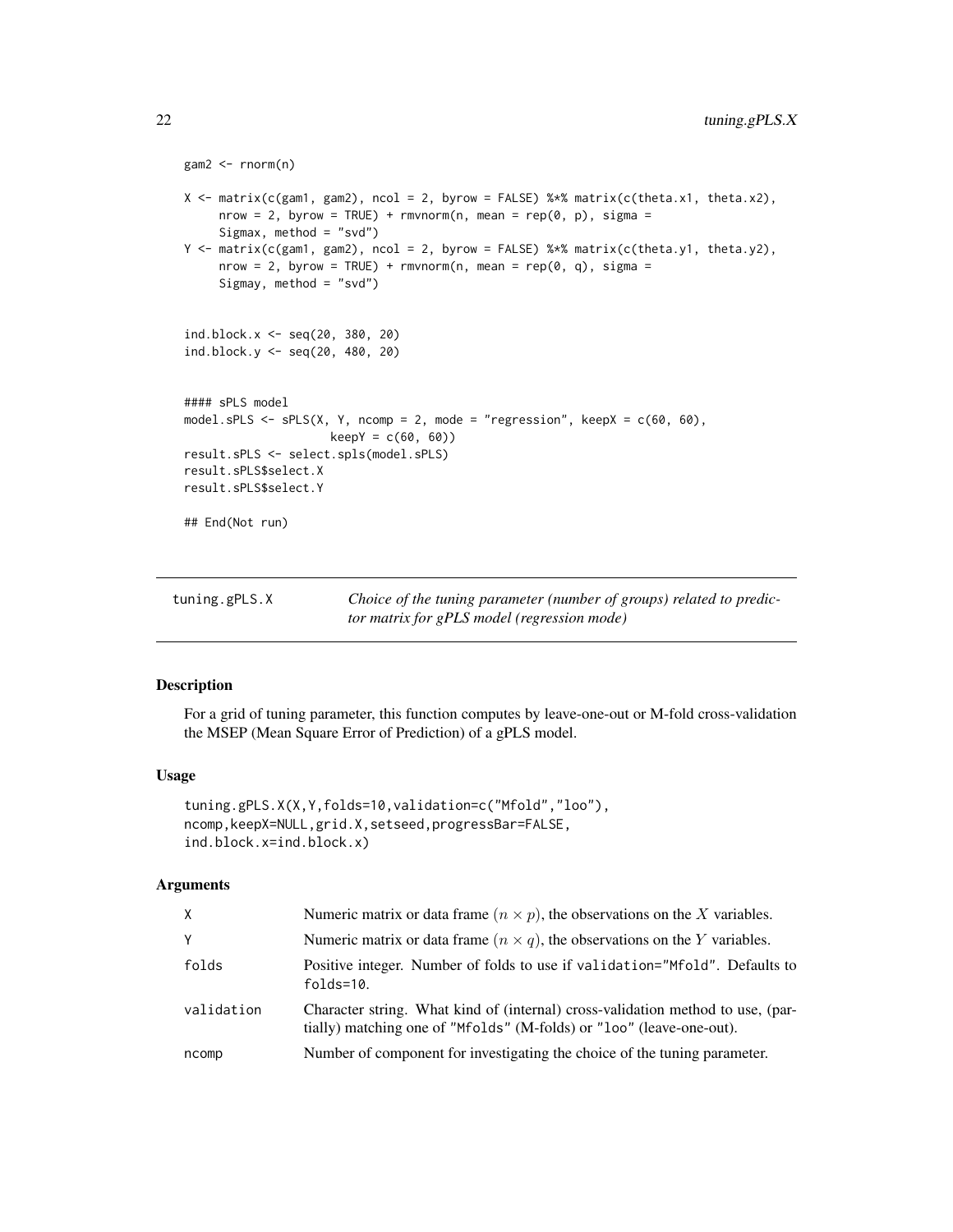## tuning.gPLS.X 23

| keepX       | Vector of integer indicating the number of group of variables to keep in each<br>component. See details for more information.                                                          |
|-------------|----------------------------------------------------------------------------------------------------------------------------------------------------------------------------------------|
| grid.X      | Vector of integers defining the values of the tuning parameter (corresponding<br>to the number of group of variables to select) at which cross-validation score<br>should be computed. |
| setseed     | Integer indicating the random number generation state.                                                                                                                                 |
| progressBar | By default set to FALSE to output the progress bar of the computation.                                                                                                                 |
| ind.block.x | A vector of integers describing the grouping of the X variables. (see an example<br>in details section)                                                                                |

### Details

If validation="Mfolds", M-fold cross-validation is performed by calling Mfold. The folds are generated. The number of cross-validation folds is specified with the argument folds.

If validation="loo", leave-one-out cross-validation is performed by calling the loo function. In this case the arguments folds are ignored.

if keepX is specified (by default is NULL), each element of keepX indicates the value of the tuning parameter for the corresponding component. Only the choice of the tuning parameters corresponding to the remaining components are investigating by evaluating the cross-validation score at different values defining by grid.X.

## Value

The returned value is a list with components:

| <b>MSEP</b> | Matrix containing the cross-validation score computed on the grid.          |
|-------------|-----------------------------------------------------------------------------|
| keepX       | Value of the tuning parameter (lambda) on which the cross-validation method |
|             | reached it minimum.                                                         |

### Author(s)

Benoit Liquet and Pierre Lafaye de Micheaux

```
## Not run:
## Simulation of Datasets X (with group variables) and Y a multivariate response variable
n < -200sigma.e <-0.5p <- 400
q \le -10theta.x1 <- c(rep(1,15),rep(0,5),rep(-1,15),rep(0,5),rep(1.5,15),
rep(0,5),rep(-1.5,15),rep(0,325))
theta.x2 <- c(rep(0,320),rep(1,15),rep(0,5),rep(-1,15),rep(0,5),
rep(1.5,15),rep(0,5),rep(-1.5,15),rep(0,5))
set.seed(125)
theta.y1 <- runif(10, 0.5, 2)theta.y2 <- runif(10, 0.5, 2)
```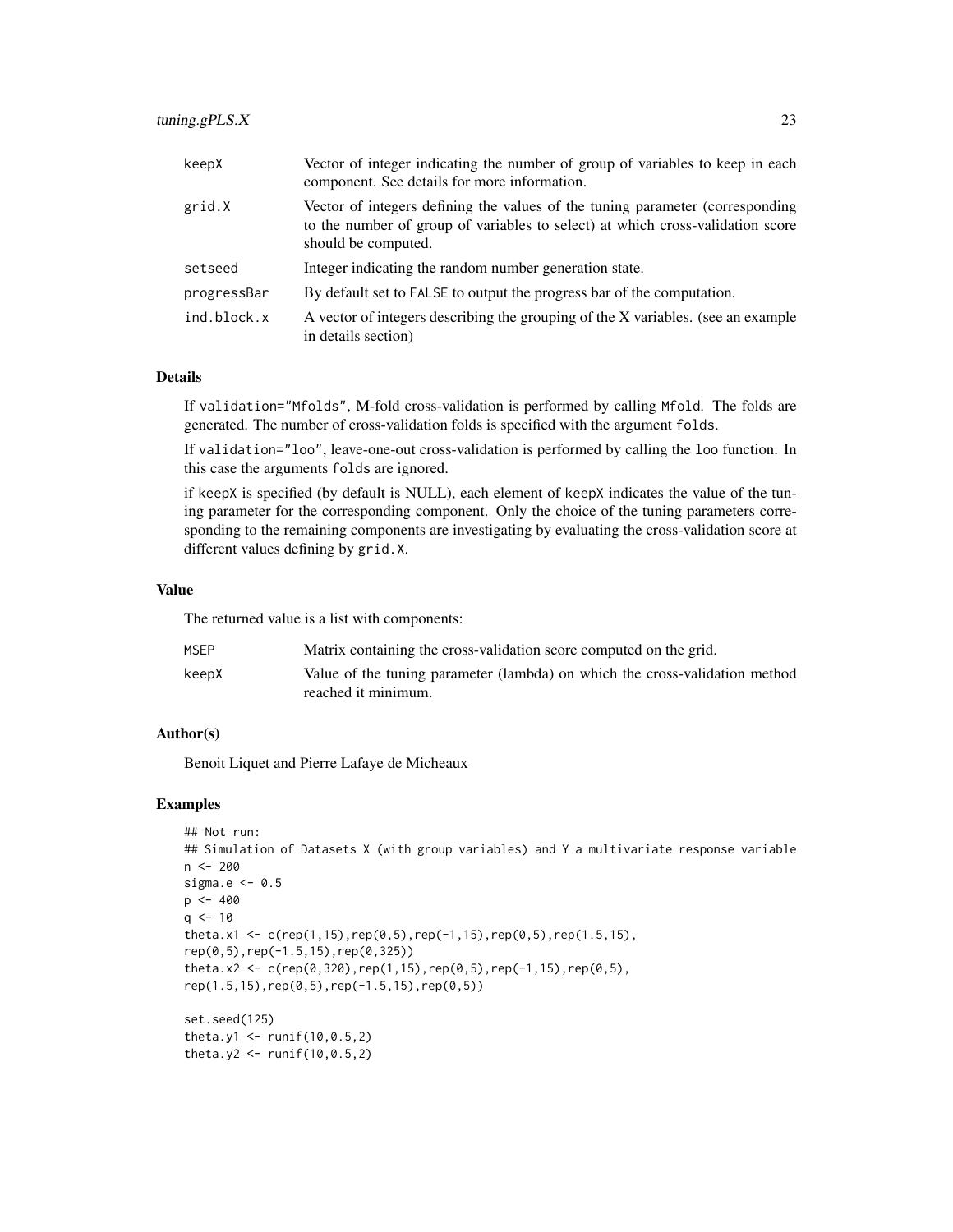```
temp <- matrix(c(theta.y1,theta.y2),nrow=2,byrow=TRUE)
Sigmax <- matrix(0,nrow=p,ncol=p)
diag(Sigmax) <- sigma.e^2
Sigmay <- matrix(0,nrow=q,ncol=q)
diag(Sigmay) <- sigma.e^2
gam1 < -rnorm(n, 0, 1)gam2 < -rnorm(n, 0, 1)X <- matrix(c(gam1,gam2),ncol=2,byrow=FALSE)%*%matrix(c(theta.x1,theta.x2),nrow=2,byrow=TRUE)
+rmvnorm(n,mean=rep(0,p),sigma=Sigmax,method="svd")
Y <- matrix(c(gam1,gam2),ncol=2,byrow=FALSE)%*%t(svd(temp)$v)
+rmvnorm(n,mean=rep(0,q),sigma=Sigmay,method="svd")
ind.block.x <- seq(20,380,20)
grid.X < -1:16## Strategy with same value for both components
tun.gPLS <- tuning.gPLS.X(X, Y, folds = 10, validation = c("Mfold", "loo"),
ncomp=2,keepX = NULL, grid.X=grid.X, setseed=1, progressBar = FALSE,
ind.block.x = ind.block.x)tun.gPLS$keepX # for each component
##For a sequential strategy
tun.gPLS.1 <- tuning.gPLS.X(X, Y, folds = 10, validation = c("Mfold", "loo"),
ncomp=1, keepX = NULL, grid.X=grid.X, setseed=1,
                             ind.block.x = ind.block.x)tun.gPLS.1$keepX # for the first component
tun.gPLS.2 <- tuning.gPLS.X(X, Y, folds = 10, validation = c("Mfold", "loo"), ncomp=2,
                            keepX = tun.gPLS.1$keepX , grid.X=grid.X, setseed=1,
                            ind.block.x = ind.block.x)
tun.gPLS.2$keepX # for the second component
## End(Not run)
```
tuning.sgPLS.X *Choice of the tuning parameters (number of groups and mixing parameter) related to predictor matrix for sgPLS model (regression mode)*

#### Description

For a grid in two dimension of tuning parameters, this function computes by leave-one-out or Mfold cross-validation the MSEP (Mean Square Error of Prediction) of a sgPLS model.

<span id="page-23-0"></span>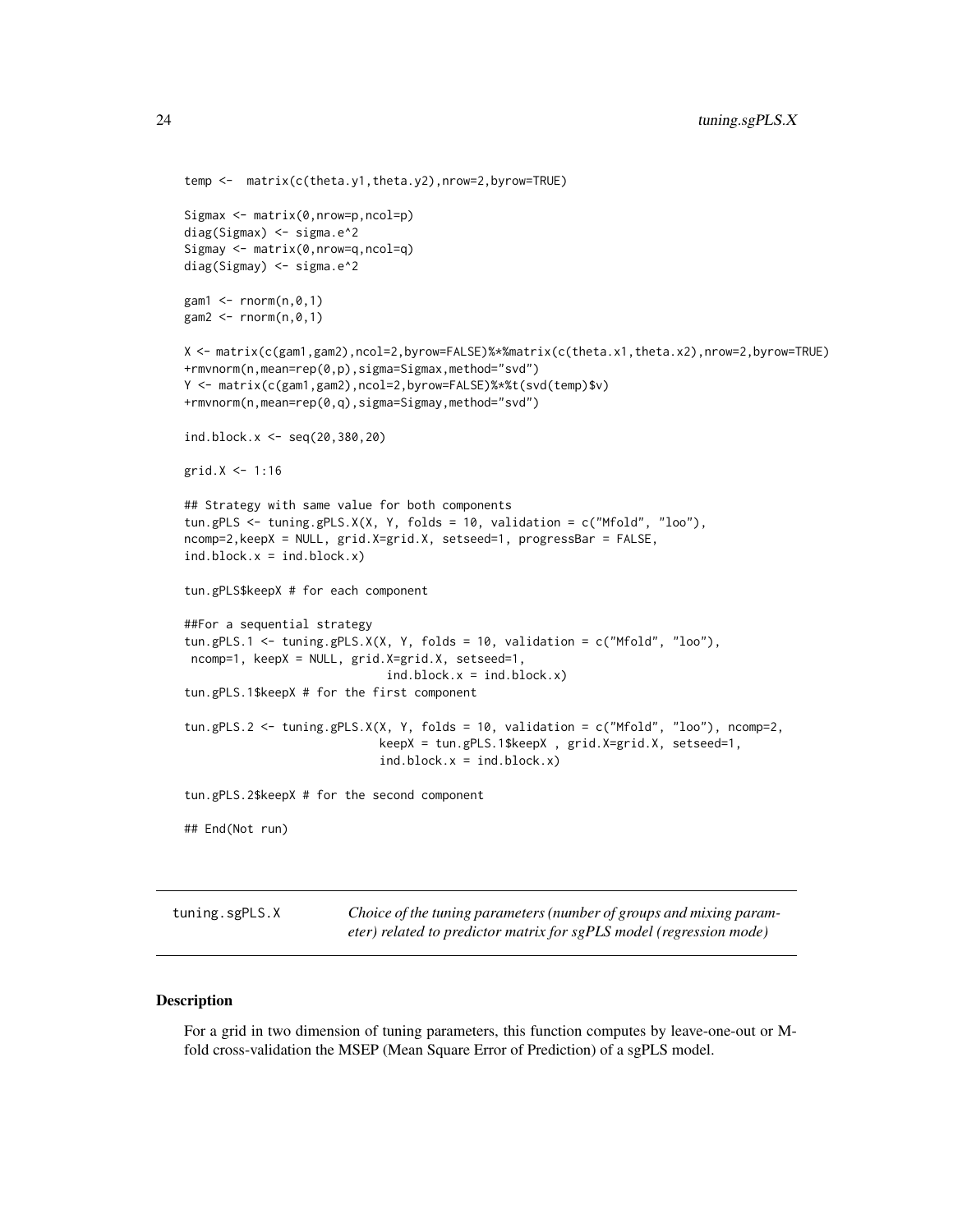## tuning.sgPLS.X 25

#### Usage

```
tuning.sgPLS.X(X, Y, folds = 10, validation = c("Mfold", "loo"), ncomp,
keepX = NULL, alpha.x = NULL, grid.gX, grid.alpha.X,setseed, progressBar = FALSE, ind.block.x = ind.block.x,
upper.lambda = 10 \land 9)
```
## Arguments

| X                     | Numeric matrix or data frame $(n \times p)$ , the observations on the X variables.                                                                                                                                         |
|-----------------------|----------------------------------------------------------------------------------------------------------------------------------------------------------------------------------------------------------------------------|
| Υ                     | Numeric matrix or data frame $(n \times q)$ , the observations on the Y variables.                                                                                                                                         |
| folds                 | Positive integer. Number of folds to use if validation="Mfold". Defaults to<br>$folds = 10$ .                                                                                                                              |
| validation            | Character string. What kind of (internal) cross-validation method to use, (par-<br>tially) matching one of "Mfolds" (M-folds) or "loo" (leave-one-out).                                                                    |
| ncomp                 | Number of component for investigating the choice of the tuning parameter.                                                                                                                                                  |
| keepX                 | Vector of integer indicating the number of group of variables to keep in each<br>component. See Details for more information.                                                                                              |
| alpha.x               | Numeric vector indicating the number of group of variables to keep in each<br>component. See Details for more information.                                                                                                 |
| grid.gX, grid.alpha.X |                                                                                                                                                                                                                            |
|                       | Vector numeric defining the values of tuning parameter lambda (number of<br>groups to select) and tuning parameter alpha (mixing paramter values between<br>0 and 1) at which cross-validation score should be computed    |
| setseed               | Integer indicating the random number generation state.                                                                                                                                                                     |
| progressBar           | By default set to FALSE to output the progress bar of the computation.                                                                                                                                                     |
| ind.block.x           | A vector of integers describing the grouping of the X variables. (see an example<br>in Details section).                                                                                                                   |
| upper.lambda          | By default upper. lambda=10 ^ 9. A large value specifying the upper bound<br>of the intervall of lambda values for searching the value of the tuning parameter<br>(lambda) corresponding to a non-zero group of variables. |
|                       |                                                                                                                                                                                                                            |

## Details

If validation = "Mfolds", M-fold cross-validation is performed by calling Mfold. The folds are generated. The number of cross-validation folds is specified with the argument folds.

If validation = "loo", leave-one-out cross-validation is performed by calling the loo function. In this case the arguments folds are ignored.

if keepX is specified (by default is NULL), each element of keepX indicates the value of the tuning parameter for the corresponding component. Only the choice of the tuning parameters corresponding to the remaining components are investigating by evaluating the cross-validation score at different values defining by grid.X.

if alpha.x is specified (by default is NULL), each element of alpha.x indicates the value of the tuning parameter (alpha) for the corresponding component. Only the choice of the tuning parameters corresponding to the remaining components are investigating by evaluating the cross-vlidation score at different values defining by grid.alpha.X.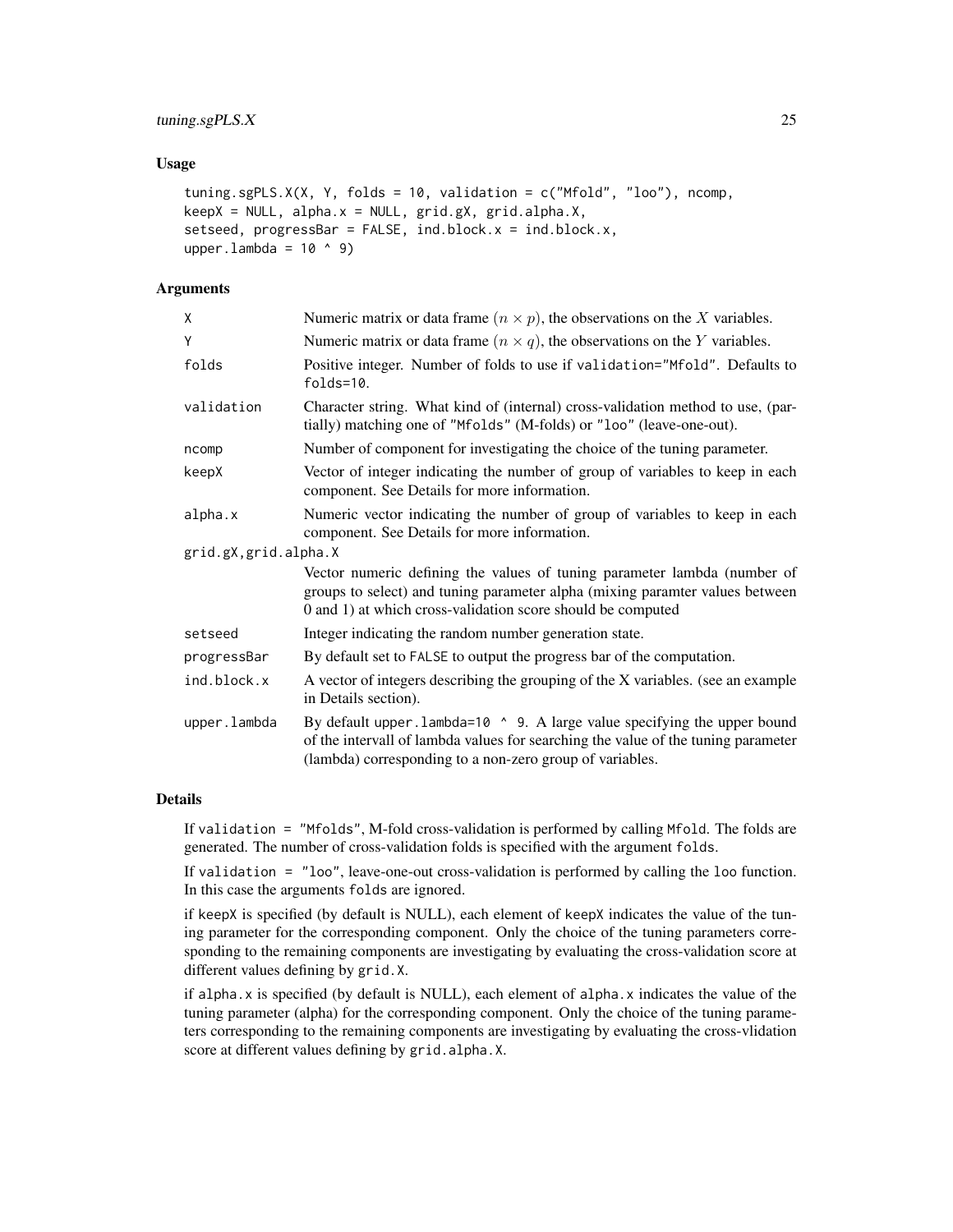The returned value is a list with components:

| <b>MSFP</b> | vector containing the cross-validation score computed on the grid                                 |
|-------------|---------------------------------------------------------------------------------------------------|
| keepX       | value of the tuning parameter on which the cross-validation method reached it<br>minimum.         |
| alphaX      | value of the tuning parameter (alpha) on which the cross-validation method<br>reached it minimum. |

#### Author(s)

Benoit Liquet and Pierre Lafaye de Micheaux

```
## Not run:
## Simulation of datasets X (with group variables) and Y a multivariate response variable
n <- 200
sigma.e <-0.5p \le -400q \le -10theta.x1 <- c(rep(1, 15), rep(0, 5), rep(-1, 15), rep(0, 5), rep(1.5, 15),
rep(0, 5), rep(-1.5, 15), rep(0, 325))
theta.x2 <- c(rep(0, 320), rep(1, 15), rep(0, 5), rep(-1, 15), rep(0, 5),
rep(1.5, 15), rep(0, 5), rep(-1.5, 15), rep(0, 5))
set.seed(125)
theta.y1 <- runif(10, 0.5, 2)theta.y2 <- runif(10, 0.5, 2)
temp \leq matrix(c(theta.y1, theta.y2), nrow = 2, byrow = TRUE)
Sigmax \leq matrix(0, nrow = p, ncol = p)
diag(Sigmax) <- sigma.e ^ 2
Sigmay \leq matrix(0, nrow = q, ncol = q)
diag(Sigmay) <- sigma.e ^ 2
gam1 < -rnorm(n)gam2 < -rnorm(n)X \le matrix(c(gam1, gam2), ncol = 2, byrow = FALSE) %*% matrix(c(theta.x1, theta.x2),
     nrow = 2, byrow = TRUE) + rmvnorm(n, mean = rep(0, p), sigma =
     Sigmax, method = "svd")
Y \leq - matrix(c(gam1, gam2), ncol = 2, byrow = FALSE) %*% t(svd(temp)$v)
     + rmvnorm(n, mean = rep(0, q), sigma = Sigmay, method = "svd")
ind.block.x <- seq(20, 380, 20)
grid.X < -2:16grid.alpha.X <- c(0.05, 0.1, 0.2, 0.3, 0.4, 0.5, 0.6, 0.8, 0.95)
## Strategy with same value of each tuning parameter for both components
```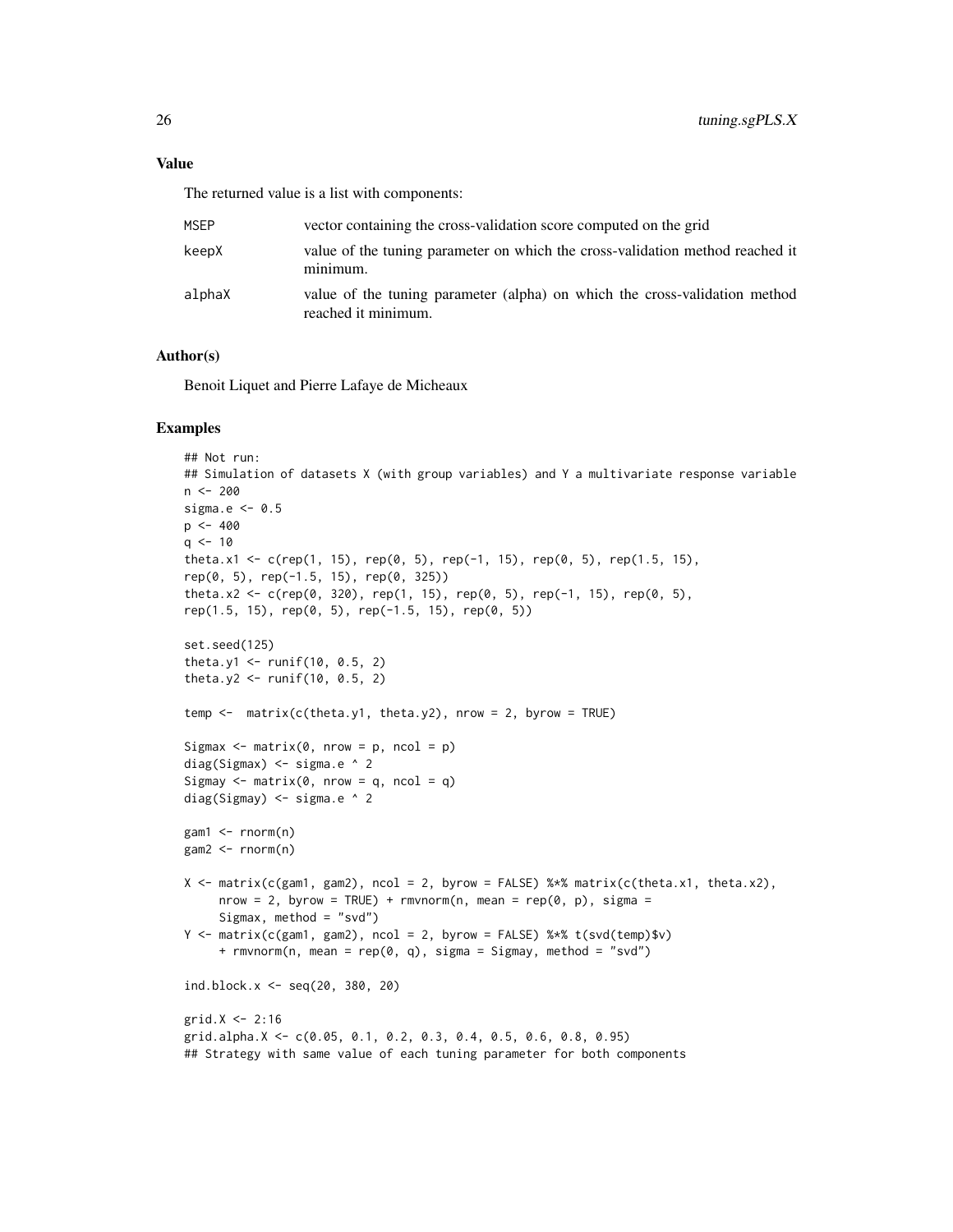```
tun.sgPLS <- tuning.sgPLS.X(X, Y, folds = 10, validation = c("Mfold", "loo"),
ncomp = 2, keepX = NULL, alpha.x = NULL, grid.gX = grid.X,grid.alpha.X = grid.alpha.X, setseed = 1, progressBar = FALSE,
ind.block.x = ind.block.x)tun.sgPLS$keepX # for each component
tun.sgPLS$alphaX # for each component
##For a sequential strategy
tun.sgPLS.1 <- tuning.sgPLS.X(X, Y, folds = 10, validation = c("Mfold", "loo"),
         ncomp = 1, keepX = NULL, alpha.x = NULL, grid.gX = grid.X,
 grid.alpha.X = grid.alpha.X, setseed = 1,
ind.block.x = ind.block.x)
tun.sgPLS.1$keepX # for the first component
tun.sgPLS.1$alphaX # for the first component
tun.sgPLS.2 <- tuning.sgPLS.X(X, Y, folds = 10, validation = c("Mfold", "loo"),
ncomp = 2, keepX = tun.sgPLS.1$keepX,
alpha.x = tun.sgPLS.1$alphaX,
grid.gX = grid.X,grid.alpha.X = grid.alpha.X,
setseed = 1,
ind.block.x = ind.block.x)
tun.sgPLS.2$keepX # for the second component
tun.sgPLS.2$alphaX # for the second component
## End(Not run)
```
tuning.sPLS.X *Choice of the tuning parameter (number of variables) related to predictor matrix for sPLS model (regression mode)*

#### Description

For a grid of tuning parameter, this function computes by leave-one-out or M-fold cross-validation the MSEP (Mean Square Error of Prediction) of a sPLS model.

#### Usage

```
tuning.sPLS.X(X, Y, folds = 10, validation = c("Mfold", "loo"), ncomp,
keepX = NULL, grid.X, setseed, progressBar = FALSE)
```
#### Arguments

|       | Numeric matrix or data frame $(n \times p)$ , the observations on the X variables.             |
|-------|------------------------------------------------------------------------------------------------|
|       | Numeric matrix or data frame $(n \times q)$ , the observations on the Y variables.             |
| folds | Positive integer. Number of folds to use if validation="Mfold". Defaults to<br>$follows = 10.$ |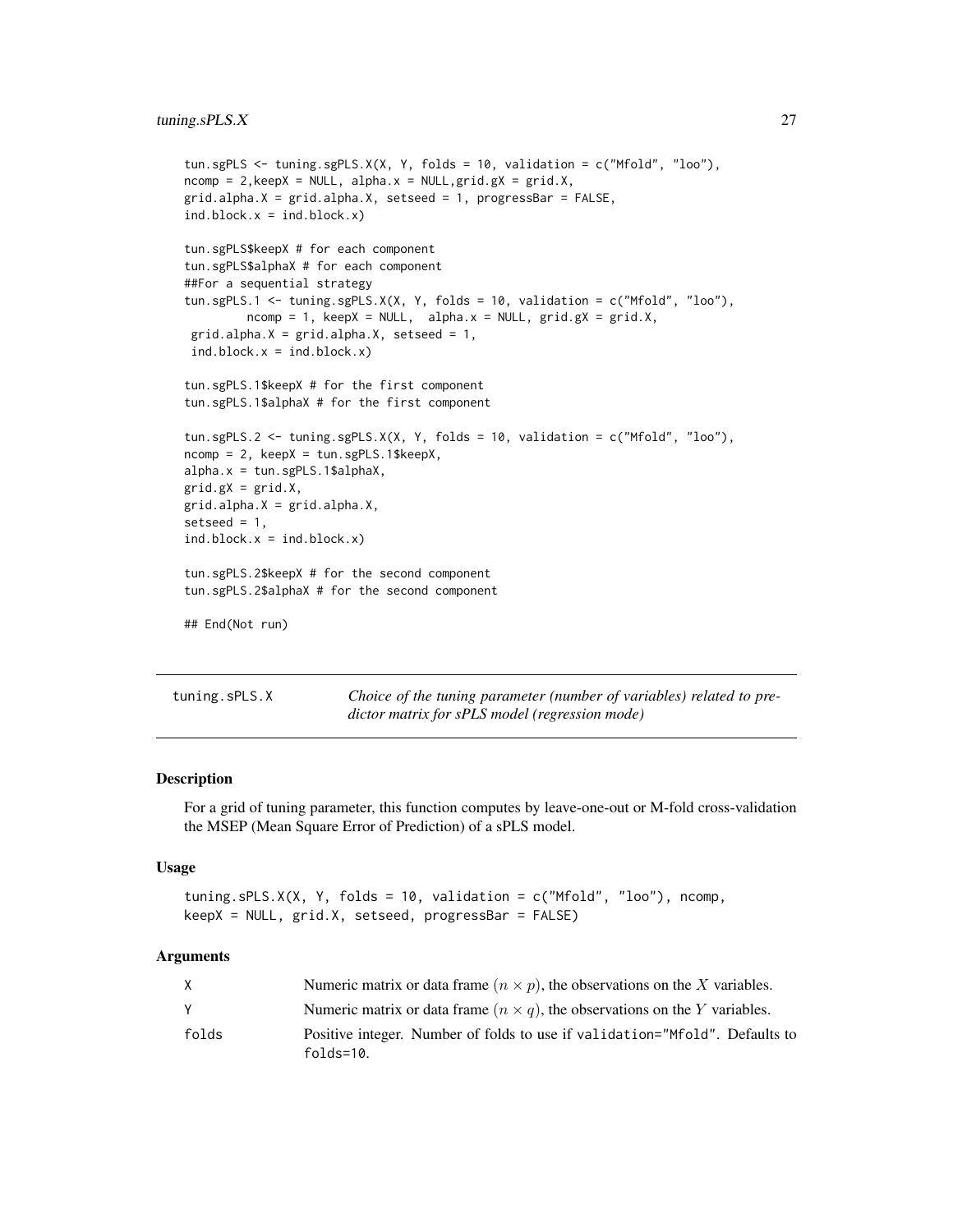| validation  | Character string. What kind of (internal) cross-validation method to use, (par-<br>tially) matching one of "Mfolds" (M-folds) or "loo" (leave-one-out).                       |
|-------------|-------------------------------------------------------------------------------------------------------------------------------------------------------------------------------|
| ncomp       | Number of component for investigating the choice of the tuning parameter.                                                                                                     |
| keepX       | Vector of integer indicating the number of variables to keep in each component.<br>See Details for more information.                                                          |
| grid.X      | Vector of integers defining the values of the tuning parameter (corresponding<br>to the number of variables to select) at which cross-validation score should be<br>computed. |
| setseed     | Integer indicating the random number generation state.                                                                                                                        |
| progressBar | By default set to FALSE to output the progress bar of the computation.                                                                                                        |

### Details

If validation="Mfolds", M-fold cross-validation is performed by calling Mfold. The folds are generated. The number of cross-validation folds is specified with the argument folds.

If validation="loo", leave-one-out cross-validation is performed by calling the loo function. In this case the arguments folds are ignored.

if keepX is specified (by default is NULL), each element of keepX indicates the value of the tuning parameter for the corresponding component. Only the choice of the tuning parameters corresponding to the remaining components are investigating by evaluating the cross-validation score at different values defining by grid.X.

#### Value

The returned value is a list with components:

| MSEP  | Vector containing the cross-validation score computed on the grid             |
|-------|-------------------------------------------------------------------------------|
| keepX | Value of the tuning parameter on which the cross-validation method reached it |
|       | minimum.                                                                      |

#### Author(s)

Benoit Liquet and Pierre Lafaye de Micheaux

## Examples

```
## Not run:
## Simulation of Datasets X (with group variables) and Y a multivariate response variable
n < -200sigma.e <- 0.5
p \le -400q \le -10theta.x1 <- c(rep(1, 15), rep(0, 5), rep(-1, 15), rep(0, 5), rep(1.5, 15),
rep(0, 5), rep(-1.5, 15), rep(0, 325))
theta.x2 <- c(rep(0, 320), rep(1, 15), rep(0, 5), rep(-1, 15), rep(0, 5),
rep(1.5, 15), rep(0, 5), rep(-1.5, 15), rep(0, 5))
```
set.seed(125)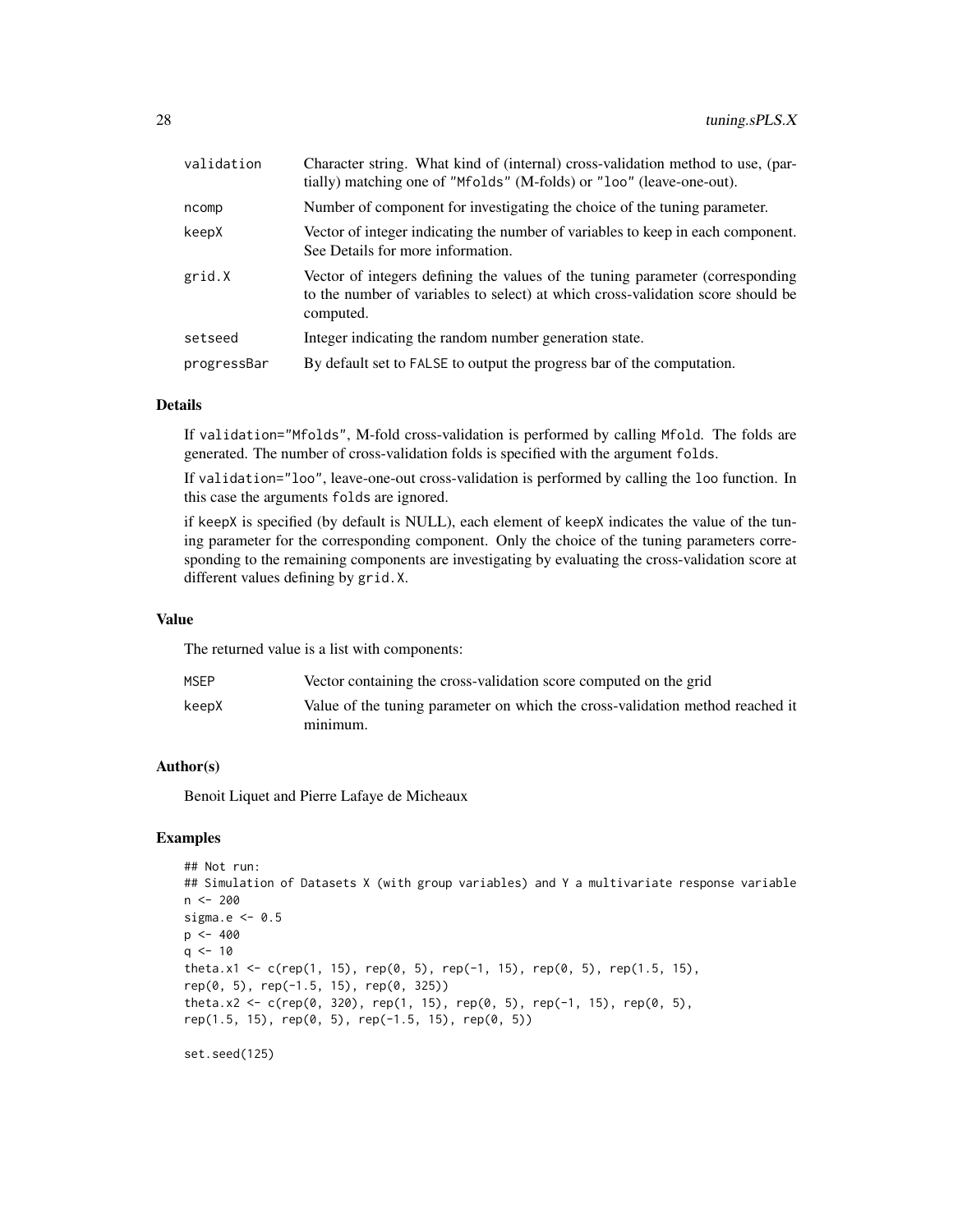## tuning.sPLS.X 29

```
theta.y1 <- runif(10, 0.5, 2)theta.y2 <- runif(10, 0.5, 2)temp \leq matrix(c(theta.y1, theta.y2), nrow = 2, byrow = TRUE)
Sigmax \leq matrix(0, nrow = p, ncol = p)
diag(Sigmax) <- sigma.e ^ 2
Sigmay \leq matrix(0, nrow = q, ncol = q)
diag(Sigmay) <- sigma.e ^ 2
gam1 <- rnorm(n)
gam2 < - rnorm(n)X \le matrix(c(gam1, gam2), ncol = 2, byrow = FALSE) %*% matrix(c(theta.x1, theta.x2),
     nrow = 2, byrow = TRUE) + rmvnorm(n, mean = rep(0, p), sigma =
     Sigmax, method = "svd")
Y <- matrix(c(gam1, gam2), ncol = 2, byrow = FALSE) %*% t(svd(temp)$v)
     + rmvnorm(n, mean = rep(0, q), sigma = Sigmay, method = "svd")
grid.X <- c(20, 30, 40, 50, 60, 70, 80, 90, 100, 120, 150, 200, 250, 300)
## Strategy with same value for both components
tun.sPLS <- tuning.sPLS.X(X, Y, folds = 10, validation = c("Mfold", "loo"),
ncomp = 2, keepX = NULL, grid.X = grid.X, setseed = 1)tun.sPLS$keepX # for each component
##For a sequential strategy
tun.sPLS.1 <- tuning.sPLS.X(X, Y, folds = 10, validation = c("Mfold", "loo"),
ncomp = 1, keepX = NULL, grid.X = grid.X, setseed = 1)tun.sPLS.1$keepX # for the first component
tun.sPLS.2 <- tuning.sPLS.X(X, Y, folds = 10, validation = c("Mfold", "loo"),
ncomp = 2, keepX = tun.SPLS.1$keepX , grid.X = grid.X, setsed = 1)tun.sPLS.2$keepX # for the second component
```
## End(Not run)